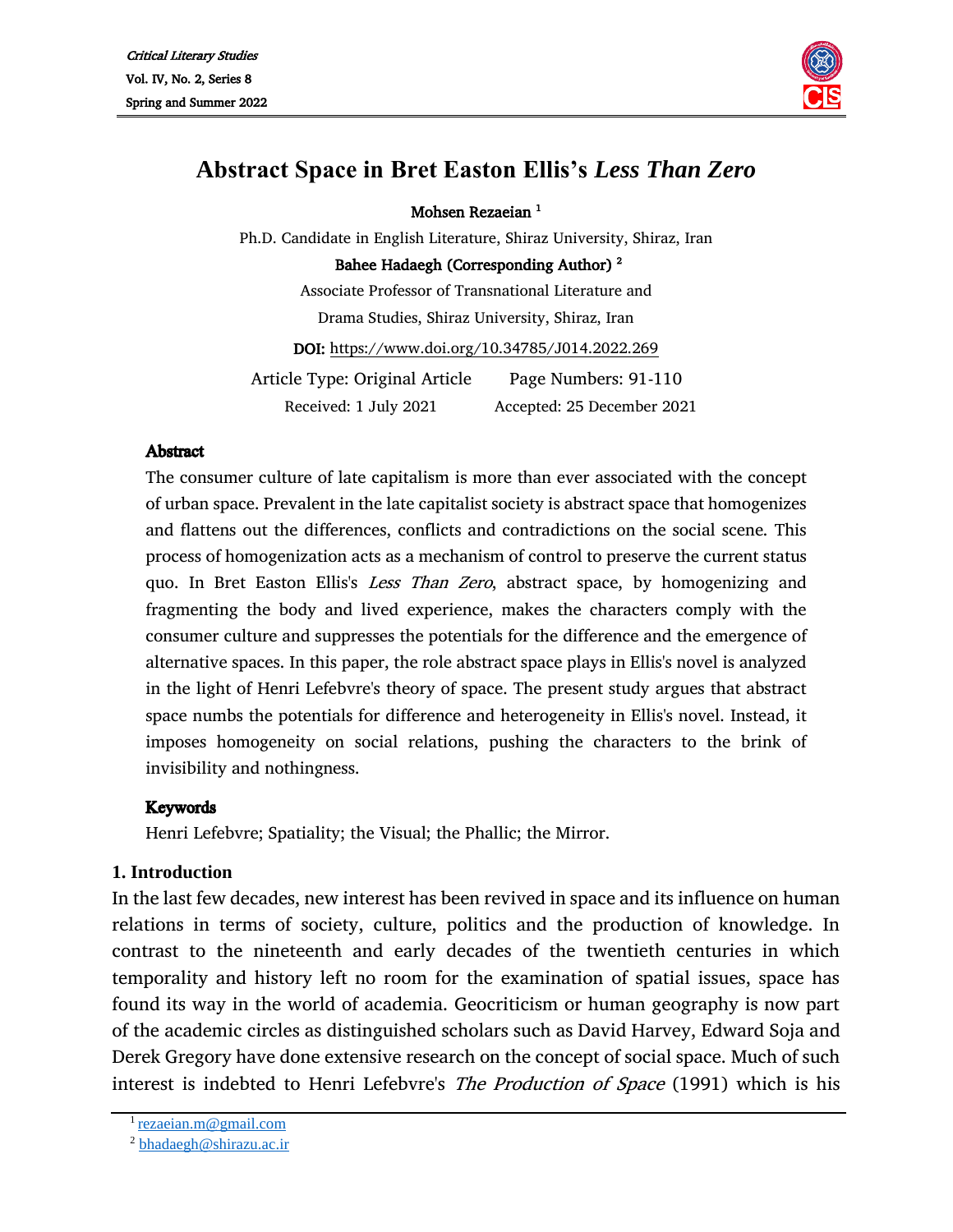response to urban problems and spatial issues. Lefebvre believes that space, abandoned in the history of Western philosophy, should not be considered as a container in which different social relations happen. Put otherwise, space itself comes to be a social product or construction which shapes and is shaped by social relations. In his book, Lefebvre tries to develop a theory whereby to understand the relationship between different forms of space. To him, to unite different modalities of space is a functional, fundamental way to disrupt the social status quo.

Through the years, the critical receptions of Less Than Zero are mixed. Some have hailed it as the MTV novel (Powers 4) and compared it to *The Catcher in the Rye* (Barnes 22), while others have criticized its juvenile excess and journalistic style (Teachout 53). One of the earliest critics is Nicki Sahlin (1991) who argues that the patterns of symbolism and imagery used in the novel help the readers to understand the overwhelming presence of the dread, which results in the characters' existential dilemma. Anxiety, meaninglessness and nothingness become the existential problems the characters have to deal with. In the meaningless world of the novel there is no room for moral conscience. Elizabeth Young (1992) focuses on the image of the young, jaded generation trapped in a Disneyfied consumer culture in which morality is lost. As people become more alienated and affectless, there are no space and time for ethical, emotional connections. The disconnection also finds its venue in the racial and ethnic tensions of Los Angeles. Julian Murphet (2001) devotes a chapter on the analysis of Ellis's Los Angeles novels and the representation of consumer space, focusing on social problems of the city and its homogenizing tendency in terms of race and ethnicity. The present essay intends to place this homogenizing impulse in the context of abstract space of late capitalism. Peter Freese (2001) associates this homogenization with the concept of entropy on its informational level and explains how the speechlessness of the young generation leads to the interchangeability of the characters and the absence of any real act of communication. This results in the primacy of sameness and similarity in all human relations. This sameness comes at the price of the dissolution of the subjectivity as the characters lose their distinct, individualized features and become the exact replica of one another.

The loss of subjectivity is what Georgina Colby (2011) focuses on in her study of the novel. She believes that melancholy as the product of systematic violence of neoliberalism results in the loss of subjectivity. Throughout the novel, the melancholic, alienated central character is scared of such dissolution and gradually withdraws from public spaces. The characters are more amused by the visual culture of the capitalist society and that is why Sonia Baelo-Allué (2011), taking Ellis's text as an MTV novel, embarks on the examination of the text against the backdrop of pop culture. To her, the immediate, fragmented nature of MTV reflects the temporal and spatial disjunction of the novels' chapters and, in a broader sense, the aimless, commodified life it represents.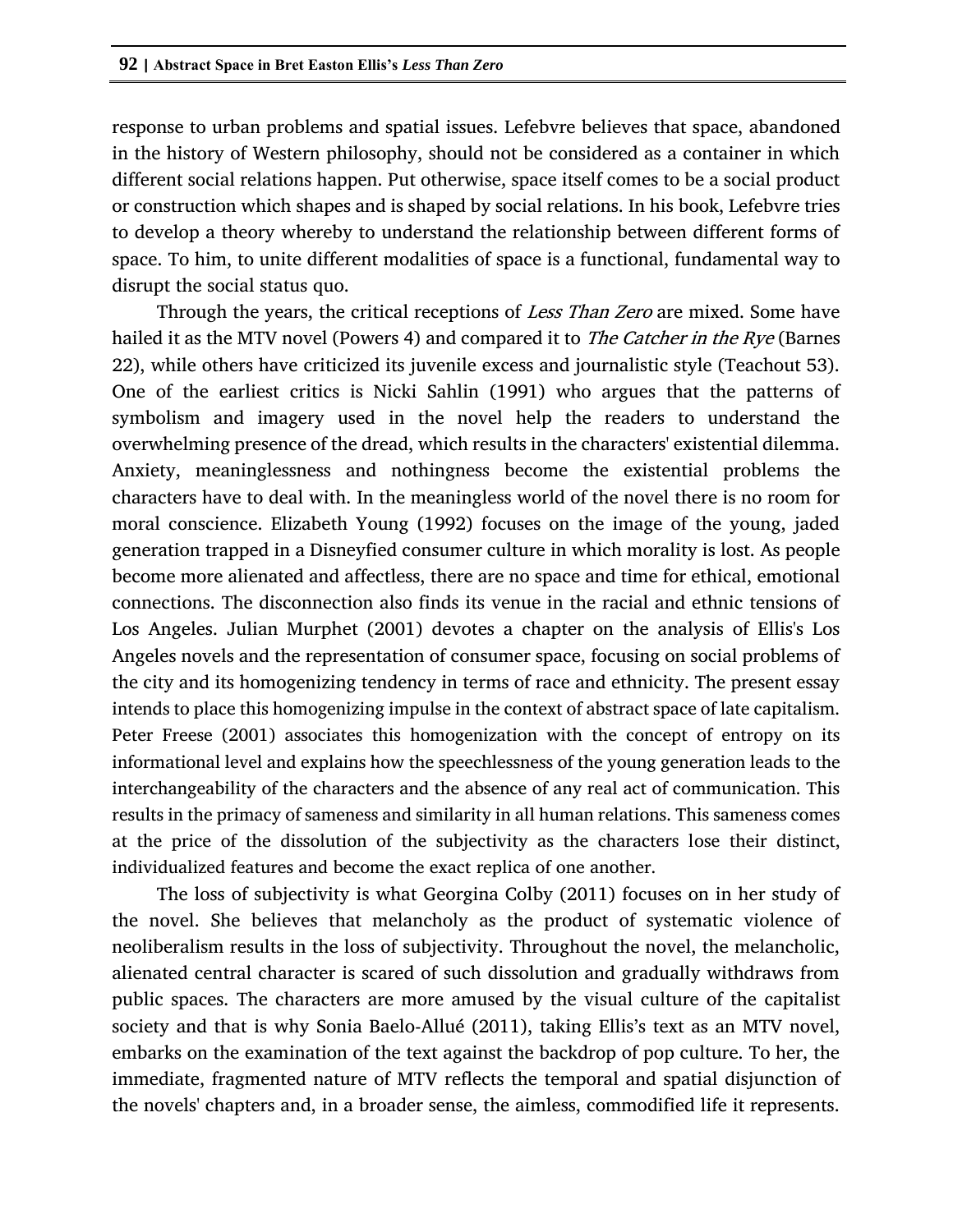This postmodern depthlessness is associated with emptiness of the wild, untamed setting in Ashley Donnelly's study (2018). The emptiness further spreads out in the characters' lifestyle as they seek stimulations and pleasures to presume their apathetic ways of life. The emptiness is extended to the banality of drug addiction, which, according to Heath Diehl (2021), is the characteristic of the novel as a transgressive text. She belives that Ellis creates a world in which the readers' social, cultural and ideological norms and expectations are suspended and the addict is not punished at the end.

Examining the novel from different viewpoints, and though partly analyzing urban, social space, these critiques have not foregrounded spatiality and spatial mechanism of the postmodern condition. These scholars examined the novel in the light of the postmodern, consumer culture and X Generation theories, and therefore, paid less attention to the spatial dimension of the novel. Space is a social product that affects the people's practices and perceptions. Seen in this light, the novel tells us more about the course of events and the characters' behavior. To understand the postmodern condition, it is needed to take urban space and its theory into serious account. Therefore, this paper applies Henri Lefebvre's theory of space to its reading and analysis of Bret Easton Ellis's Less Than Zero (1985). The main focus will be on the impacts of abstract space in shaping the characters' behavior and thought. By focusing on the main features of abstract space, the paper tries to offer a bigger picture of the human condition in a postmodern society of late capitalism.

# **2. Lefebvre's Theory of Space**

Lefebvre's theory of space is a theory of spatial representation since at the heart of any spatial experience inevitably lies the question of representation. To Lefebvre, social space is comprised of a "spatial triad," namely spatial practices, representations of space, and spaces of representation. The daily social practices of individuals are perceived spaces that connect the images of the outer world with reality. As a series of regular patterns by which every individual lives, they connect two forms of reality, namely, the daily and the urban. Empirically understood, such practices need to be perceived in terms of bodily, sensory experiences in the context of the urban landscape. Moreover, as the spatial practices of every society "secretes that society's space" (Lefebvre 38), a relatively deterministic dimension is also implied and people are accustomed to do their daily routines in accordance with society's demands.

The representations of space, the second axis, are a realm of intentional, rational and abstract thinking. As maps, plans and any abstract designs, these conceived spaces are constructed by "scientists, planners, urbanists, technocratic subdividers and social engineers" and burdened with knowledge, power relations and ideological underpinnings (Lefebvre 38). Through the process of adjustment and normalization, such representations hold our practices and behaviors in check and make us act within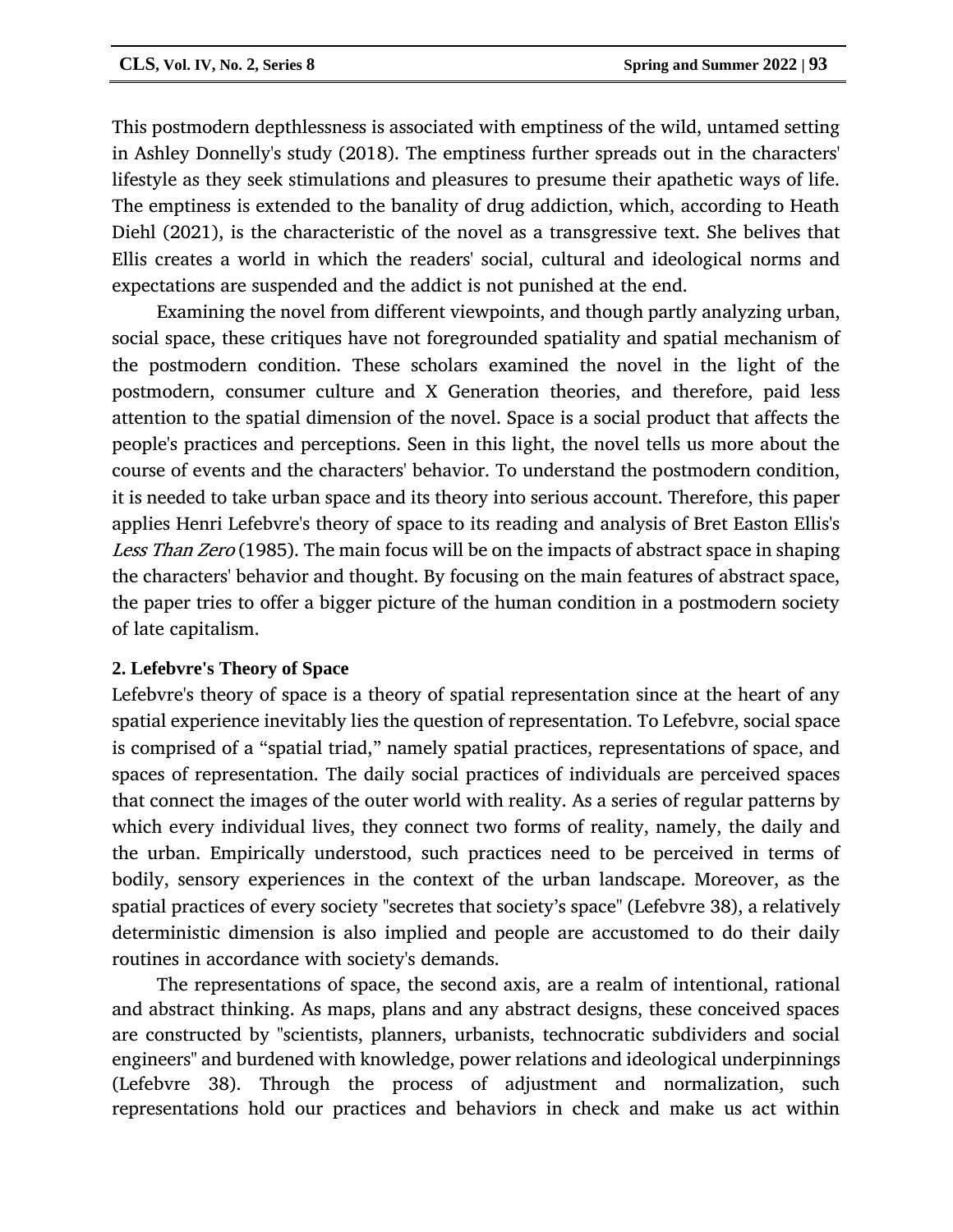representational structures, which attempt to standardize the bodily practices and perceptions of the individuals (Prieto 92). However, this process of standardization does not act flawlessly and there are some moments in which space represents social differences and spaces of representations are foregrounded.

The spaces of representation, the third axis, are lived, everyday spaces. Felt rather than thought and associated with images and symbols, these spaces are more associated with everyday life and the lived experience and find their voices in the ways the imaginative mind seeks to alter and adjust the social reality (Lefebvre 39). They are spaces of artists, writers and philosophers who create and appropriate social reality based on their vision of the world (ibid.). Associated with the bodily lived experience, the spaces of representations resist to be controlled and constrained by any homogenizing forces of consistency or cohesiveness.

In postmodern social scene, the abstract space has become the immediate embodiment of the conceived, in which, as Japhy Wilson states, "the devastating conquest of the lived by the conceived" happens (364). The term "abstract space" in Lefebvre's theory does not imply the absence of physical, concrete objects. It is, according to Wilson, "the space of capitalism" (ibid.) in which consumerism and commodity culture spread out in an unprecedented manner. As Andy Merrifield argues, the ultimate indicator of spaces is "*value*, whose universal measure (*money*) infuses abstract space" (112) (emphasis added). Abstract space of capitalism prioritizes the exchange value over the use value. It unites the fragmented, disjointed spaces by force to form a unity, but nothing is homogeneous about abstract space that intends to homogenize (Lefebvre 308). Abstract space is also imbued with some political and ideological undercurrents, which profoundly impact the way individuals interact with others as well as the system.

Lefebvre suggests that abstract space consists of three formants: the geometric, the phallic, and the visual. The geometric is a Euclidean space of reference, an absolute, calculative criterion based on which other spaces are measured. The phallic, the domain of force, male fecundity and masculine violence (Lefebvre 287), is related to the masculine dominance and the rising authority of the corporations and the state (Stewart 614). The visual produces a logic of visualization that prioritizes and dominates the eye over other senses. What is seen is reduced to an image and a mirror effect that overshadow the body and lived experience (Lefebvre 286). The visual "informs the entirety of social practice" and holds sway in the postmodern society on the basis of "the written word" or language and the spectacles, such as advertising, television, film, and alike (ibid.). These two factors make reading spaces possible, and by doing so, offer the illusion of transparency and conceal the deep social reality. In this regard, symbolic meanings are substituted by a system of signs, which, in turn, gives way to abstract maps and directions of the urban space (Stewart 614). By relegating objects to the distance, the gaze makes them passive and reduces them to an image, to "an icy coldness" (Lefebvre 286). Therefore, in abstract space the objects lose their true meanings and are replaced by signs.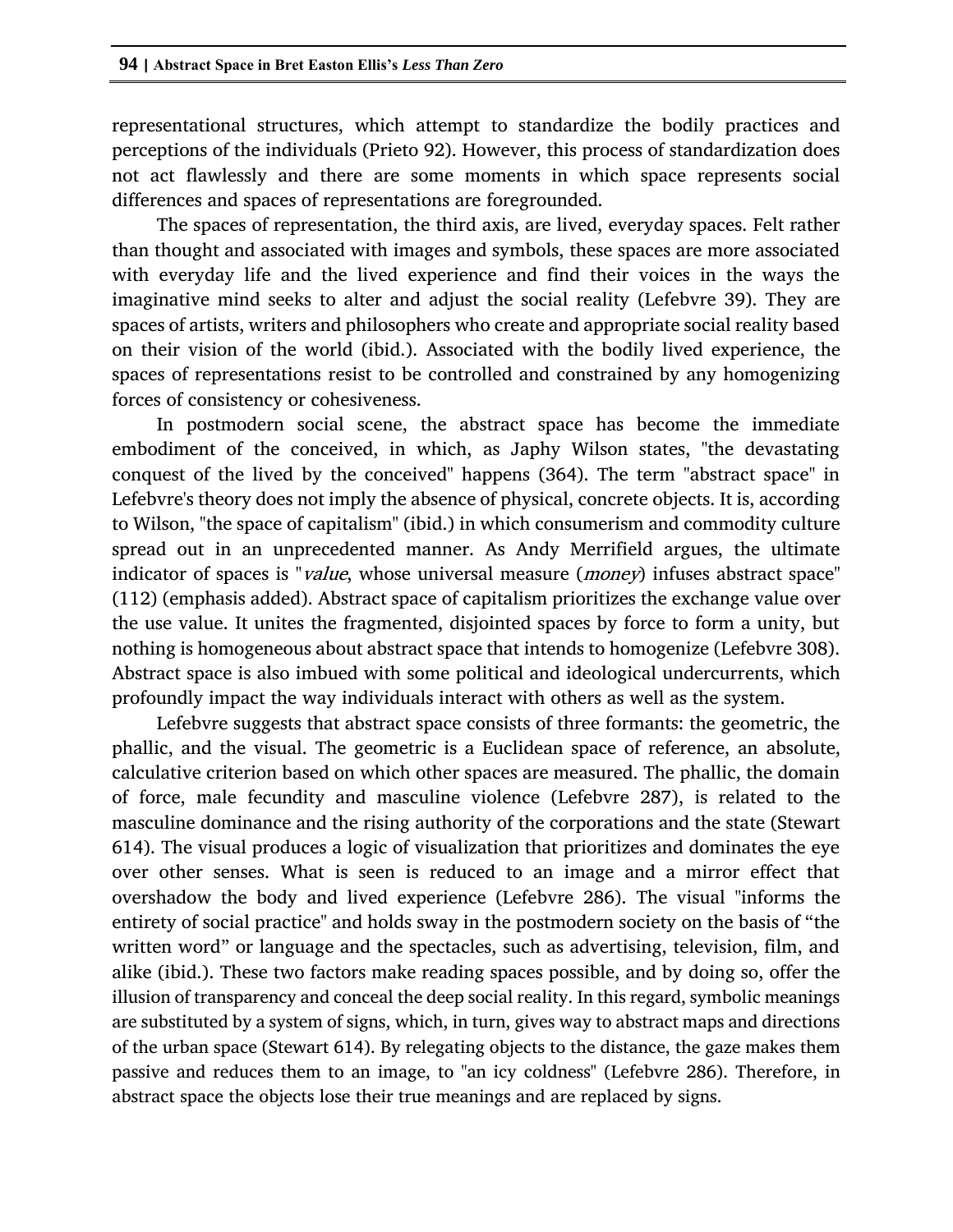Abstract space exerts influences on the urban, the body and the everyday. To Lefebvre, in cities, the everyday practices and lived experience come into constant conflict with the rationalization and abstraction imposed by the capitalistic forces (Stewart 614). As the urban way of life gets more engaged with abstraction, the body loses its significance as a whole is broken down into "specialized locations," falling to pieces and turning into "exchange value, into a sign of the commodity and indeed into commodity per se" (Lefebvre 310). This process of fragmentation is more evident in the advertising industry in which, for example, the female body is fractured into parts, "the legs stand for stockings, the breasts for bras, the face for make-up" (ibid.). The forms of lived experience emanated from the bodily practice and the everyday life become circumscribed within the dominant, restrictive circle of power relations so that at best they reappropriate and reinvent, or at worst inhabit and use the space (Stewart 615). However, these exertions of power do not always function as a whole and contains contradictions, which give rise to a type of space known as differential space. Differential space, rising from hiatus, gaps, and contradictions lurking in abstract space, resists the prevailing ideology and brings the individual's bodily, everyday experience to the fore. As "a counter-space" (Lefebvre 383), differential space depends on how much bodies are able to appropriate and create new forms of social space in which resistance to homogenizing relations can be felt.

# **3. Discussion**

The point of departure for understanding the Los Angeles novels, David Fine believes, is that they are all about "the act of entry," men and women who have lived and worked a period of time in the area to which they have been total strangers (14). These people experience feelings of dislocation, disorientation and estrangement (ibid.). It is also true about Clay, the main character of Less Than Zero, who returns to his hometown for Christmas vacation, and on a series of occasions has the same feeling reinforced by the spatial relations.

At the beginning of the novel, Clay is rendered as a stranger, depicted differently from his friends in terms of his complexion and clothing style. In a series of sentences, he is rendered contrasted to Blair who comes to pick him up from the airport. Blair's clean tight jeans and blue T-shirt comes into sharp contrast with his muddy jeans, wrinkled damp shirt and gray argyle vest torn from the neck. Moreover, to the surprise of his family and friends, his face has gone pale. Back to Los Angeles, the West, from Camden College located in New Hampshire, the East coast, he "seems vaguely more eastern than before" (Ellis 9) (emphasis added). From the very beginning, the "East/West dichotomy" is constructed (Young 28) and these two geographical poles represent two different social perspectives and two diverse ways of living. While the East is associated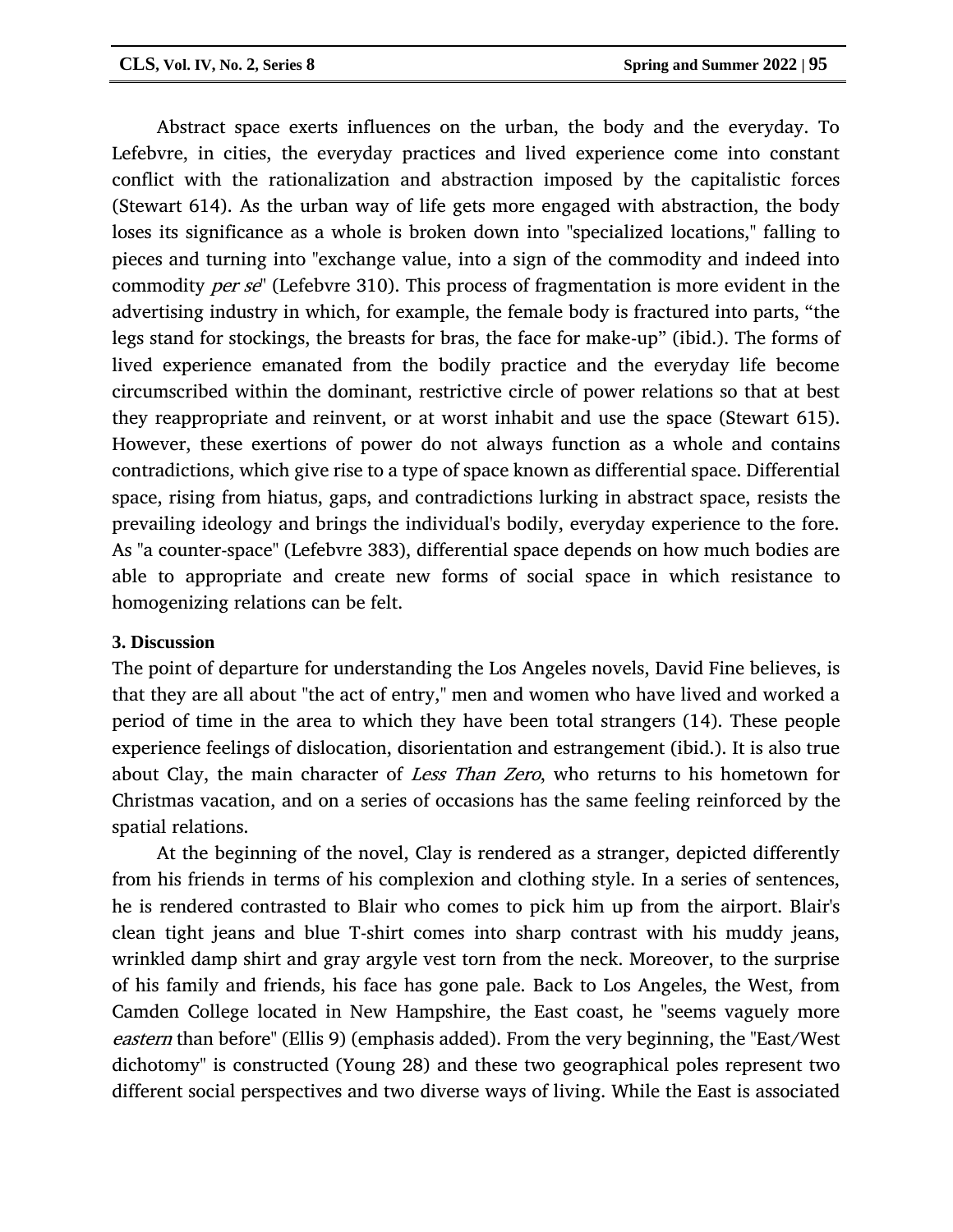with restrain, culture and wisdom, the West is representative of unrestrained passion, nature, and sensuality. Clay's estrangement is more spatially emphasized when he arrives home and nobody is present to welcome him. Only a note on the kitchen table is left, saying his mother and two sisters are out, shopping. Home is empty, associated with absence, depersonalization and abandonment (Sahlin 27-28). Dislocated and disoriented, he is rendered as a stranger in the town.

Home is also associated with the absence of parental figures. In the novel, parents are careless, neglectful and unresponsive to their children's psychological and emotional needs, spending most of their time outside house, preoccupied with their own businesses, shopping from prestigious brand stores and vacationing in different places worldwide. They are usually divorced and it is through newspapers that their children know about their whereabouts on occasions such as holidays. When at home, they feel no responsibility for their children's upbringing and do not dedicate enough time to observe their conduct. Clay's mother is indifferent when her kids are talking about using drugs or watching graphic videos. The Christmas Eves reveal nothing but loose family ties and lack of intimacy. It is this parental absence that ushers the children into finding other alternatives in order to fill the gap. Julian, for instance, looks at Finn as a replacement because his parents do not look out for him and his circle of friends are so immensely preoccupied with sensual pleasure that no time is left to be really concerned about each other (Baelo-Allué 66). Home, traditionally considered as a site of shelter, security and support, is undermined by the absence of emotional ties and, therefore, is transformed into a void, an abstract space of absence in which the "loss of affect" and the "disenchantment of the traditional domestic space" are foregrounded (Lane 24). As "abstraction passes for an 'absence,'" the home becomes a space for the ideology of abstract space (Lefebvre 289, 309). This form of ideology is epitomized in different shapes and forms, such as the fashion industry, advertisement, and drug abuse, to name a few. It is not surprising that children's rooms are loaded with advertising posters, fashion magazines and drugs. These instances of postmodern consumer culture create an illusion of reality, a form of assumed transparency with the ways of the world.

Abstract space is profoundly associated with the image and the illusion of transparency, resultantly turning reality into an abstraction. The reduction of reality to the instances of the visual makes the postmodern city a visual construction. Whether in terms of tall skyscrapers and perpendicular buildings or different forms of the spectacles, such as billboards, advertising posters, TV shows, signs and alike, the postmodern logic of visualization affects the works and days of the city-dwellers. The characters in Less Than Zero are immersed in this visual world, losing the sense of reality. One of Clay' sisters, seeing "a truck with video games strapped in the back" passing by, cries out in a frenzy: 'Follow that video game!'" (Ellis 24) as if they, seduced by the simulation, were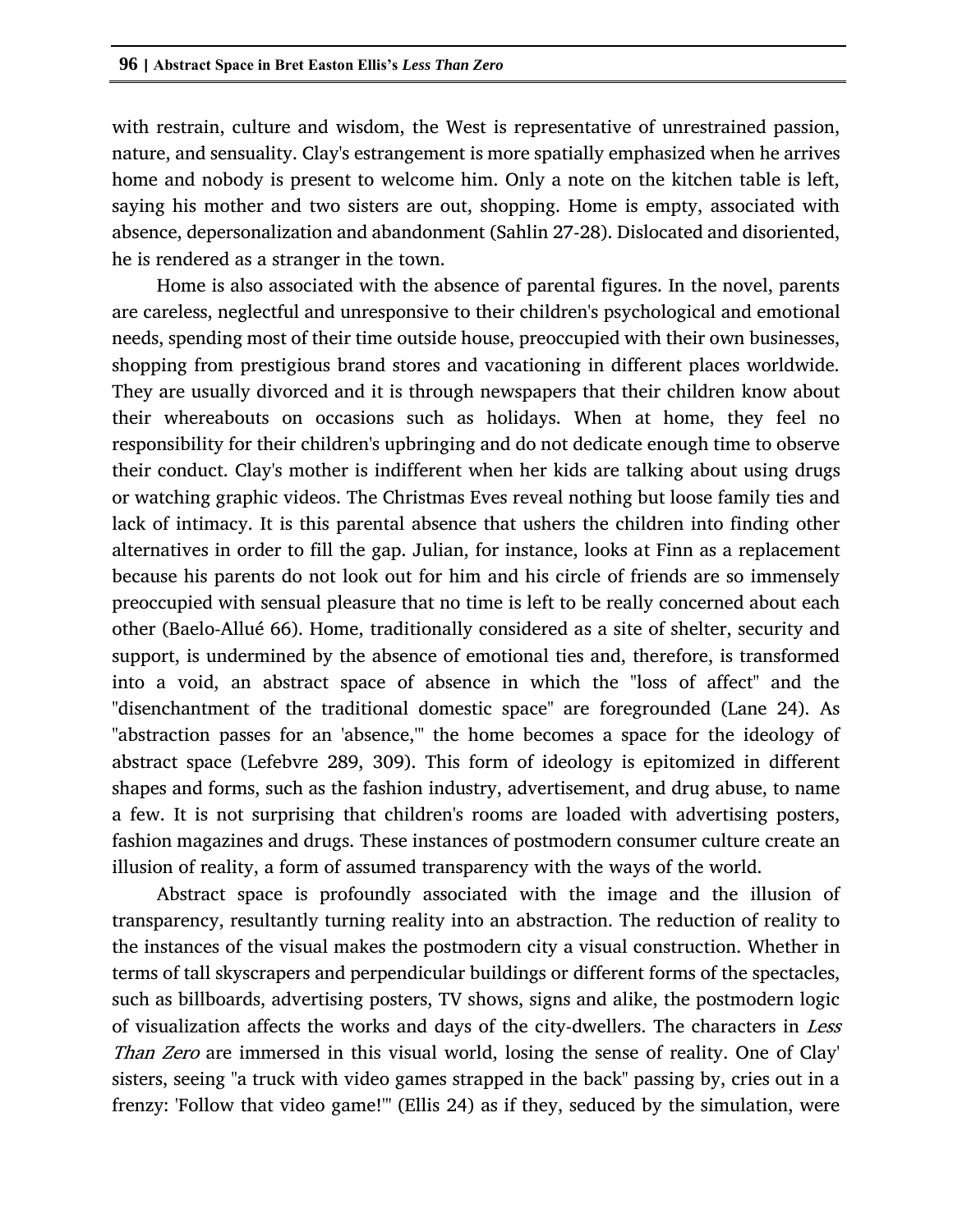supposed to be the virtual characters in a digital world and needed to follow an alternative urban map since they have lost a cognitive map to be oriented with. They become "characterless ciphers" and "passive consumer" (Young 33) of abstract space. The truck's advertisement ushers them to new, illusory directions. Here "a precession of simulacra" is at work, and accordingly, the representation *precedes* and *determines* the real and, as a result, the distinction between reality and its representations begins to fade and what is left is only *simulacrum* (Felluga) (emphasis in original). To Lefebvre, these representations are surfaces or the visual signals which, in the first place, determine a spatial abstraction and eventually become "the simulacrum of a full space" (Lefebvre 313). The dimensions of abstraction become so extended that the characters' understanding of the real world is under the heavy shadow of the visual.

After watching the snuff video, one of Clay's friends, in the midst of discussion about its authenticity, argues that it is impossible to fake such a video. In other words, the visual representation of violence, the "televisual violence" (Young 30), represents the reality itself since there is no chance to artificially create and reproduce such visual representation. The visual representation replaces the production itself, reducing reality to an illusion of transparency and a readable, written form (Stewart 614). The young characters live in a world of images in which reality is superficially decoded to produce its shallow, depthless version. Later on, in another scene in a discussion about a movie named *Beastman*, Clay asks Jared, the film student, "Didn't it bother you the way they just kept dropping characters out of the film for no reason at all?". "Kind of, but that happens in real life," Jared responds (Ellis 132). The movie, the realm of fantasy, invades the real world and the film student inadvertently prefers to read the real world in term of the fictive one as if there were no distinctive boundaries between the two. Such readability and transparency, however, is an illusion in a simulated, Disneyfied world in which reality only exists in terms of its reproduced and represented "second-hand" forms (Young 33).

The "second-hand form" is what Daniel takes refuge in as he, not interested in returning to the East, prefers staying in the West and writes his supposed, imaginary screenplay based on a violent fantasy about a girl he knew:

She's pretty and sixteen and she lives around here and on some days she goes to the Westward Ho on Westwood Boulevard and she meets her dealer there. This seventeen-year-old guy from Uni. And this guy spends all day shooting her full of smack again and again […]. And then he feeds her some acid. (Ellis 159-60)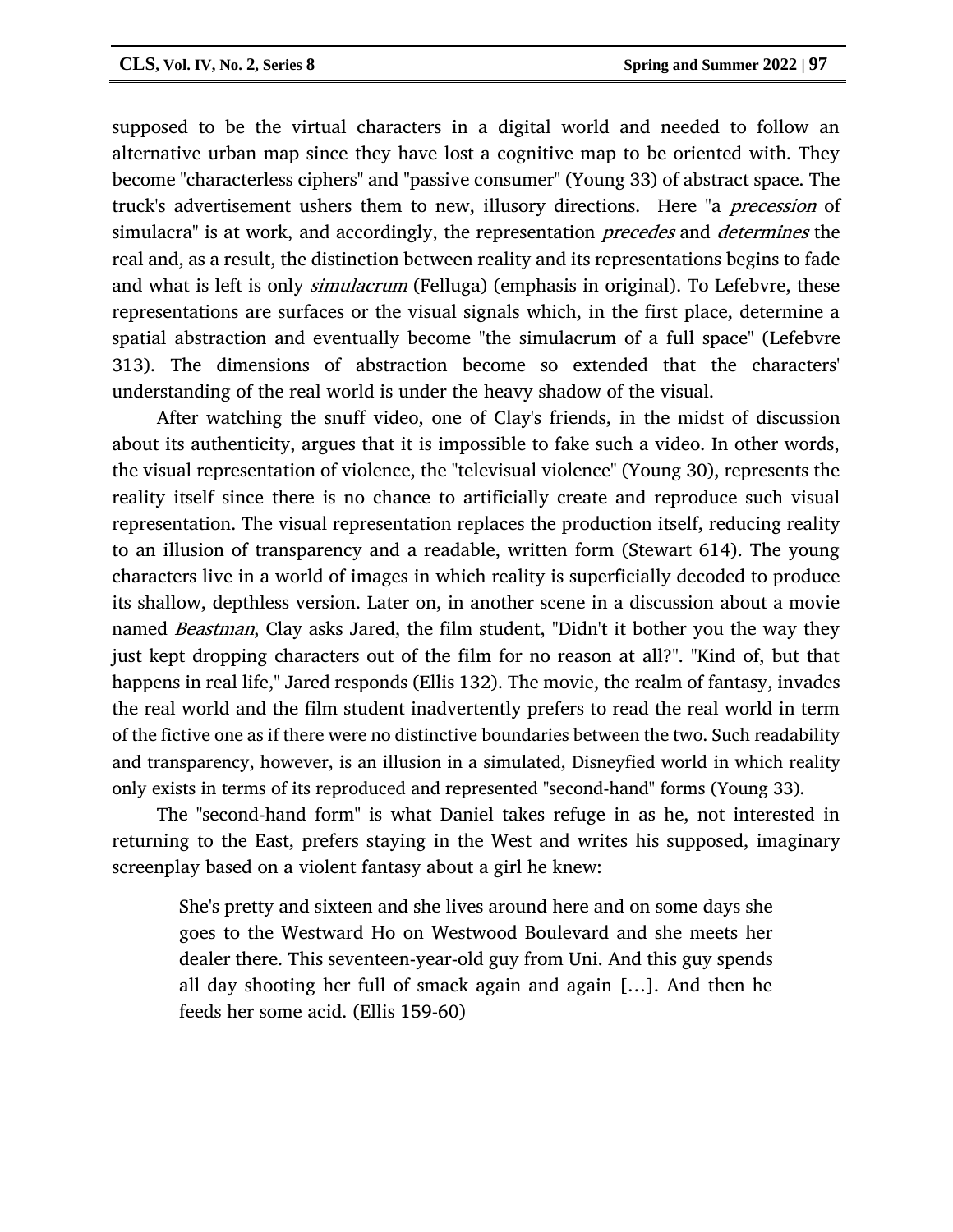His scenario ends up with sexual violence, which later occurs in the real world as other characters sexually assault a handcuffed underage girl. The screenplay, a written document of fantasy, becomes an alternate reality. Daniel decides to stay in the West, to be localized in a familiar abstract space of imaginary representations. In contrast, in Camden College, New Hampshire, he is bereft of any other choice but to live in a real world and take courses for the next semester.

In all scenes described above, the subjects and the bodies are localized in a space in which the phantasmagoria of images becomes the only available reality. Image and fantasy are instruments for the homogenization of space, blurring the line between fact and fiction. The real space is shattered into images and signs or "connected-yetdisconnected data" and the subjects "after the manner of Lewis Carroll, the 'subject' passes through the looking-glass and becomes a lived abstraction" (Lefebvre 313-14). The characters, in this regard, become abstract images, or things in abstract space, and are incapable of the differentiating between their true selves and their image reflected in the imaginary social relations.

These imaginary social relations foreground the metaphor of mirror, which is a worthwhile device to understand the relationship between the body and its reflection, the real and the image. Ellis's text is replete with the mirror and other reflective objects and situations. Most of the time, the mirror is linked with the narcissistic drives of the main character. One day, having got up at eleven and listening to a song called "Artificial Insemination" playing on the radio, Clay narrates, "when I look in the mirror it gives the impression that I have this wild, cracked grin. I walk into the closet and look at my face and body in the mirror; flex my muscles a couple of times, wonder if I should get a haircut, decide I do need a tan" (Ellis 40). He detects a need in his mirror-image, but before that he feels taken aback at the perception of his distorted image in the first mirror. He needs to double-check his face and body in the closet mirror to alleviate the unexpected, unsettling anxiety. Georgina Colby explains that the difference in the images indicates a "gap between subjective and objective states" of the character (45). However, this difference can be explained spatially in terms of the difference between the "I" and the sign of "I." As Lefebvre states,

The mirror discloses the relationship between me and myself, my body and the consciousness of my body – not because the reflection constitutes my unity *qua* subject,  $\ldots$  but because it transforms what I am into the sign of what I am. This ice-smooth barrier, itself merely an inert sheen, reproduces and displays what I am – in a word, signifies what I am – within an imaginary sphere which is yet quite real. A process of abstraction then – but a *fascinating* abstraction. (185) (emphasis in original)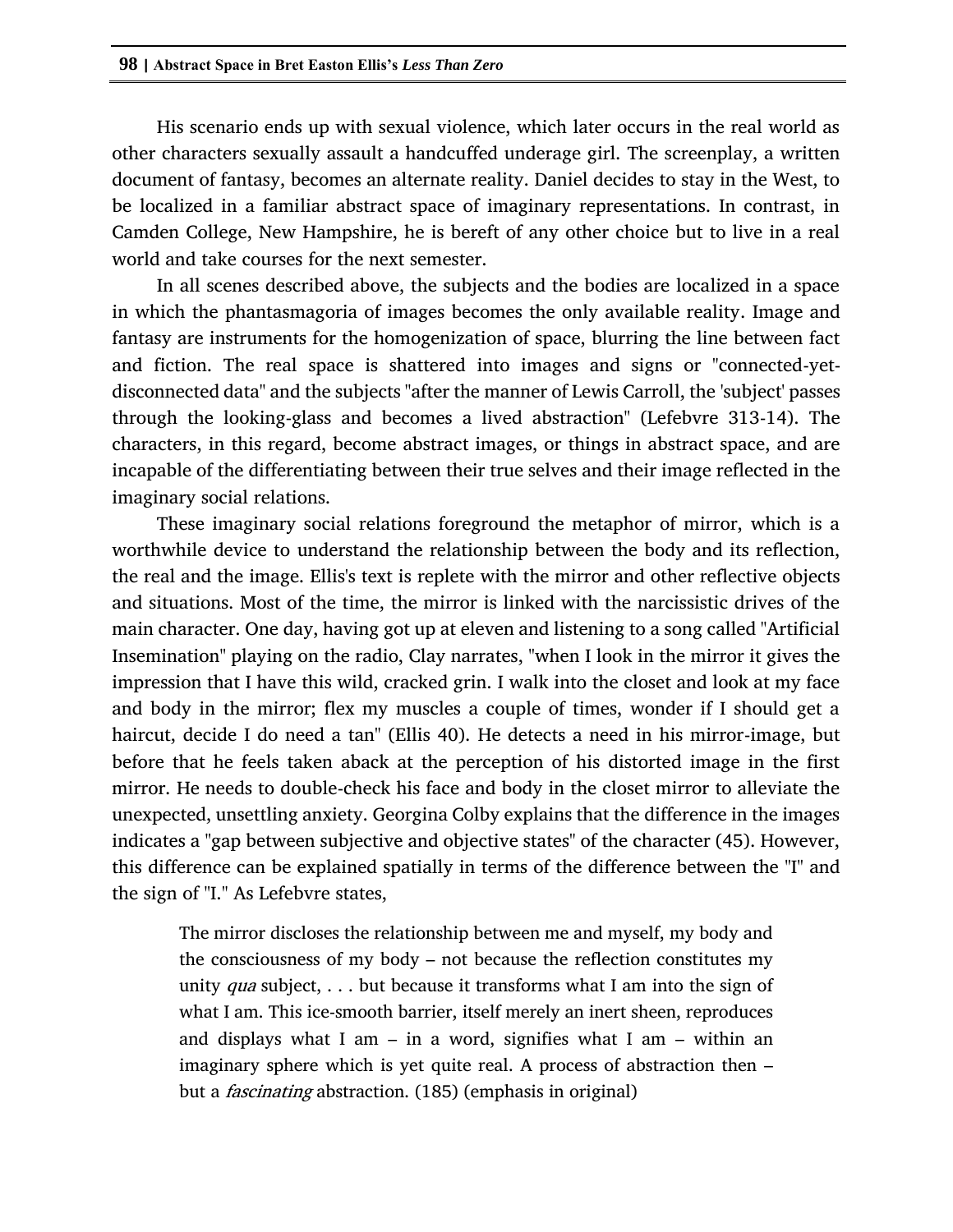The mirror indicates the transformation of the body into an abstract sign. Clay, entangled in this hall of mirrors, becomes an abstract reflection or an alienated subject. No possible, alternative way is remained for him to escape this trap of alienation because he cannot differentiate between the I (the body) of himself and the sign of I (the mirrorimage). Therefore, he remains in abstract space and becomes an abstract sign, unaware of the fact that his body is shattered and fragmented in this world of images. Later on, this body gets more shattered through the process of disappearance.

Invisibility or absence becomes a theme frequently referenced in the text. In Dupar's restaurant, waiting for his friends to show up, Clay notices a stranger. His "eyes suddenly focus in on the eyes of a small, dark, intense-looking guy wearing a Universal Studios T-shirt sitting two booths across from me" (Ellis 26). To his surprise, the man, though staring at him, does not notice his presence and this makes Clay think "either he doesn't see me or I'm not here does. I don't know why I think that" (ibid.). In either case, Clay's presence in this public space is called into question. This sense of absence is more accentuated in the same scene as the waitress, seemingly ignoring his order or not seeing him at all, starts to wipe another table and takes other customers' orders. To receive others' attention and therefore confirm his presence, he attempts to make eye-contacts with strangers on a number of occasions. However, such attempts lead to more confirmation of his absence and invisibility.

His gradual disappearance comes at the expense of losing his communication with others. A spatial relation is constructed based on different forms of relationships between people. As Lefebvre states,

Space -- my space . . . is first of all my body, and then it is my body's counterpart or 'other', its mirror-image or shadow: it is the shifting intersection between that which touches, penetrates, threatens or benefits my body on the one hand, and all other bodies on the other. Thus we are concerned . . . with gaps and tensions, contacts and separations. (184)

In other words, it is the body and its relationship to other bodies that produce space. Such a relationship is compared to the mirror functioning:

Every shape in space, every spatial plane, constitutes a mirror and produces a mirage effect; that within each body the rest of the world is reflected, and referred back to, in an ever-renewed to-and-fro of reciprocal reflection … a mere change of position, or a change in a place's surroundings, is enough to precipitate an object's passage into the light. (Lefebvre 183)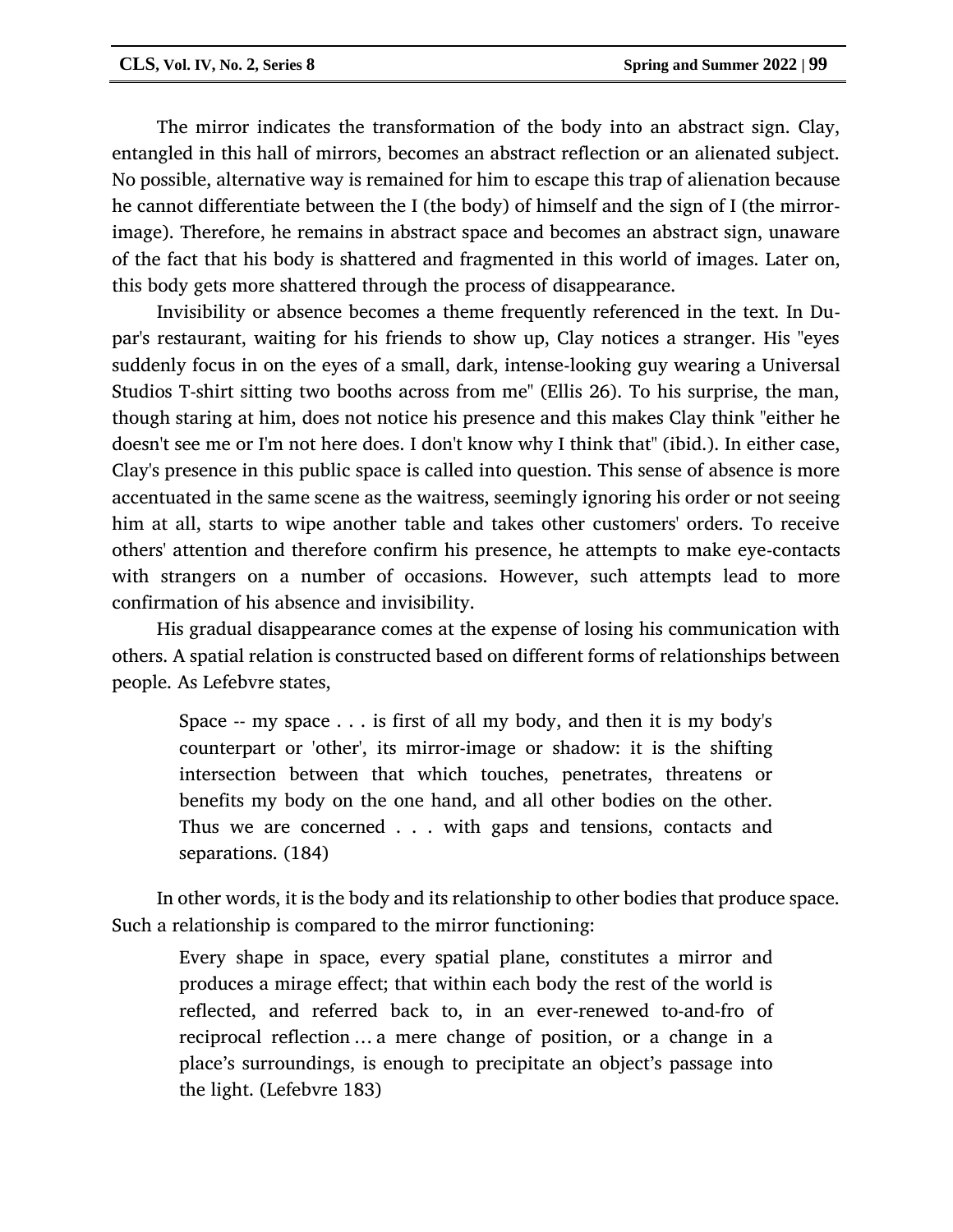To the others' mirror, Clay's image is broken, refracted and vague, and at worst, there is no image at all. Talking to Julian and complimented by him saying he looks good, Clay remembers that he needs to get a tan, a sign of homogeneity. Out of such mirror functioning comes an artificial need that he needs to be like the others, to be part of the clique and the community he has left four months ago and to undergo a process of homogenization since "total otherness like total individuality is in danger of being unrecognizable" (Featherstone 85). The need to be homogenized comes to be part of the mechanism of abstract space, a space of the erasure of the relationship of the body and space. According to Merrifield, the body "gets refracted and mediated by mirrors of nonknowledge, by how we are meant to see ourselves in society" (113) (emphasis in original). This nonknowledge is more evident in the failure of the true, meaningful communication between the characters.

Sunglasses in Ellis's novel indicate another mirror-effect that builds a barrier in the process of communication. Spatially speaking, the person who wears sunglasses hinders the conflation of his/her mental space and the social space, or the worlds within and without. This reflective object, therefore, builds a blockade on true acts of communication and the by-product of this blockade comes to be the illusion of transparency, the idea that social space is what exists on the surface, readily understood and deciphered. It is under the cover of such illusion that abstract space spreads out its boundaries. In Clay's listless, boring meeting with his mother in a restaurant, the sunglasses his mother puts on serve these purposes:

My mother and I are sitting in a restaurant on Melrose, and she's drinking white wine and still has her sunglasses on and she keeps touching her hair and I keep looking at my hands, pretty sure that they're shaking. She tries to smile when she asks me what I want for Christmas. I'm surprised at how much effort it takes to raise my head up and look at her. (Ellis 18)

Clay finds his mother in an exposed position as her nervous behavior signals her uncomfortable relationship with his son. She wears sunglasses as if she needed to hide her insubstantiality as a parent. The reflective function of sunglasses is perfectly at work in this mother-son encounter. Whatever she does finds a reflection or an imitation in Clay's behavior. Her touching hair reflects Clay's constant looking at his shaking hands and her pretended smile mirrors back Clay's languid look. Caught in another reflective relation, he feels lethargic, uninterested and nervous. Both characters cannot share their mental spaces and consequently, the prospect of building a social space based on mutuality and understanding proves to be unlikely. What is linguistically exchanged is about a Christmas gift, an object of consumption. Such blockage also occurs in Clay's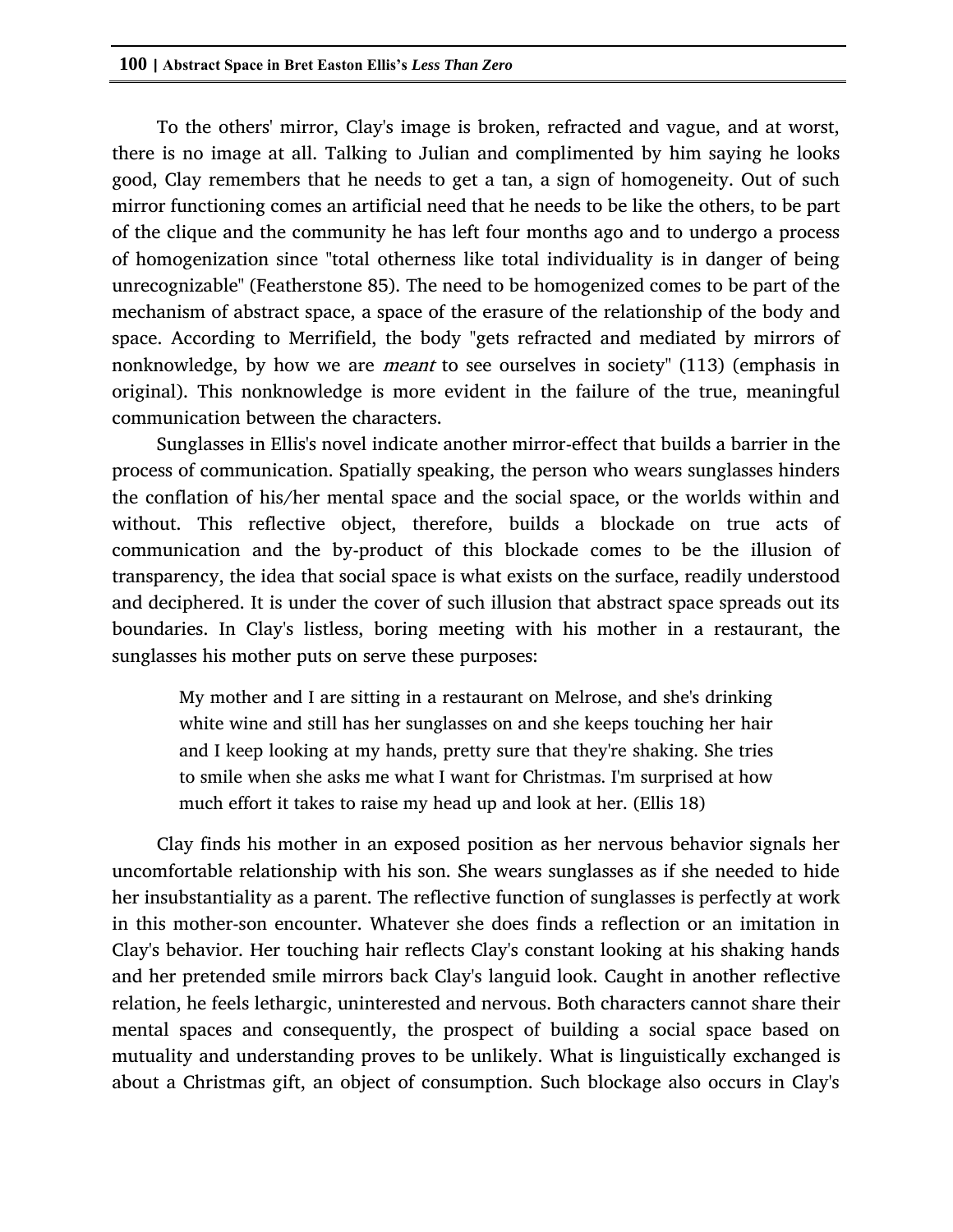counseling sessions in which he wears sunglasses in a room with shades drawn. Ironically, the psychiatrist is more preoccupied with writing his own screenplay than the counseling sessions. These counseling meetings are merely repetitive without real, palpable outcomes for Clay. In another scene with a girl Clay picks up at After Hours club, the failure of sexual intimacy is also related to the mirror image. Giving Clay a tube of suntan lotion and a pair of sunglasses, the seductive girl does not allow him to touch her body and prevents him from taking his sunglasses off. No sexual intercourse occurs as she takes sexual pleasure from her mirror-image reflected on his sunglasses. More than suggesting "the distanciation associated with sunglasses" (Colby 42), the scene depicts a prison of images in which the characters are confined and gradually become invisible.

The invisibility is also evoked in a number of moments in which Clay is frightened and agitated. Early in the morning, driving out from Griffin's apartment, he notices a billboard on Sunshine Boulevard saying "Disappear Here" and even though he knows that "it's probably an ad for some resort," it makes him so scared that he "step[s] on the gas really hard and the car screeches" as he quickly passes the red light (Ellis 38). Immediately, he puts his sunglasses on to feel safe though it is still dark outside. Later the same day, when coming across that billboard again, he just tries not to think about it. However, this billboard is ever-present throughout the narrative, becoming a symbolic sign of fear of imminent disappearance. Invisibility and its concomitant fear do not lose grips on Clay's days and nights. In another instance, on a night when he is lying in bed, the intense wind that makes the windows rattle strikes fear into his heart. He stays up for hours lest the windows crack and shatter. In this condition, what is spontaneously comes to his mind is the picture of that billboard on Sunset.

The conflation of invisibility and fear is also depicted in association with other characters. Upon seeing Muriel, the girl with anorexia, who slaps her arm to find a vein for cocaine injection, Clay gets scared, witnessing her gradual disappearance. In addition, Julian's rebellion against Finn makes him apprehensive as his friend disappears into a void, diving "straight into darkness" (Ellis 48) (emphasis in original). As Muriel and Julian, according to Nicki Sahlin, "ceased to struggle and have submitted to a state of nonbeing," Clay more palpably feels the horror of getting disappeared, confronting "nothingness or the void" (32). Related to space, Lefebvre argues, are symbolic values implying "emotional investment[s], an affective charge[s]" such as fear, attraction, abhorrence and so forth, deposited at a particular place for a while and representing the core characteristic of that place (Lefebvre 141). Here, the spaces of Los Angeles incite affection of fear, anguish and threat, becoming the spaces of disappearance and absence in which characters are gradually transformed into invisible men and women.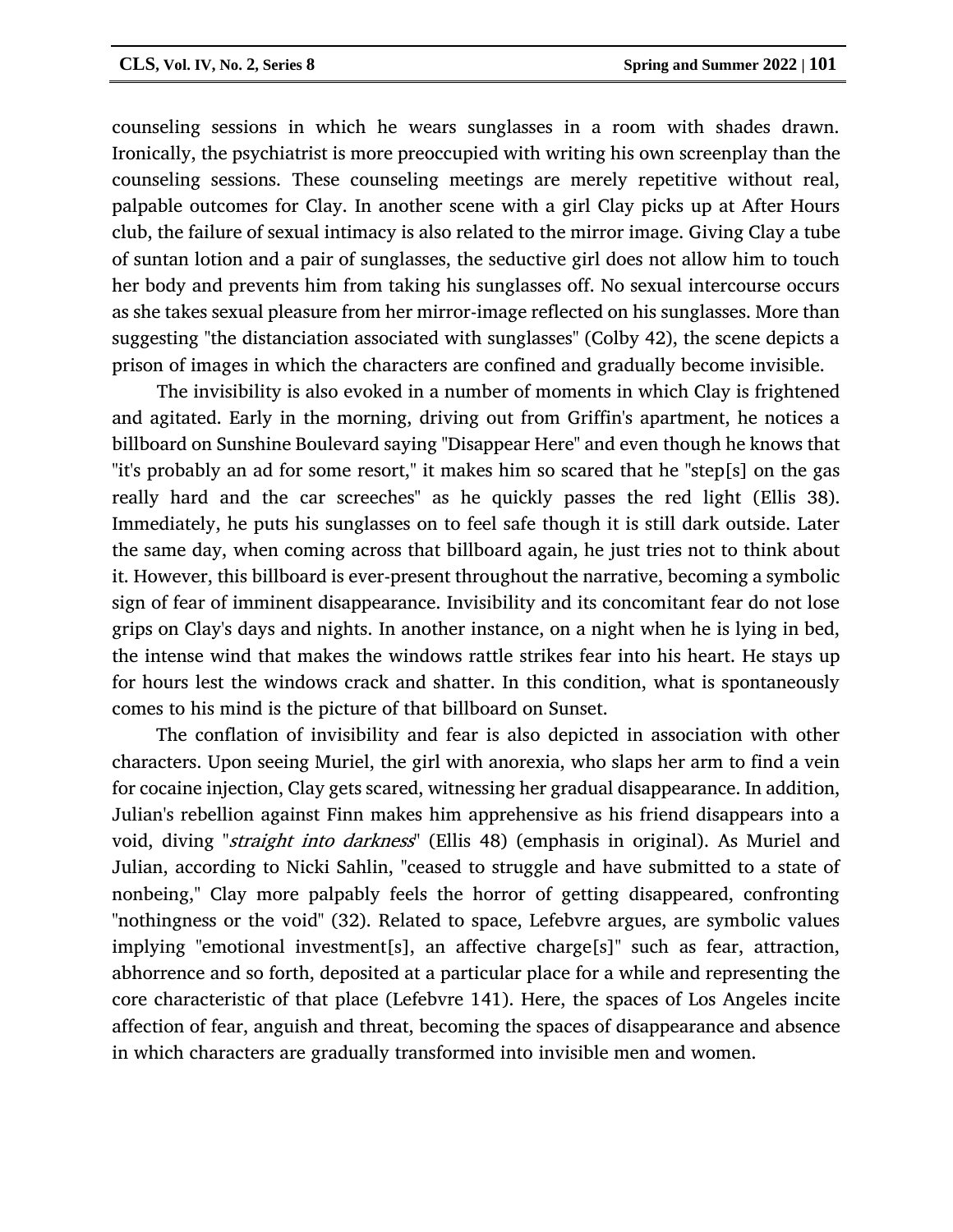This disappearance has also roots in the widening "void in culture" (Donnelly 58). In the commodified culture of abstract space, the characters suffer from their disengagement with the past. According to Fredric Jameson, "there no longer does seem to be an organic relationship between the American history we learn from school books and the lived experience of the current, multinational, high-rise, stagflated city of the newspapers and of our own everyday life" (22). That is why Blair reads the Cliff Notes of Faulkner's As I Lay Dying. The surface matters most. Moreover, the narratological strategy Ellis employs adds to this depthlessness. The course of the events is told by the first-person narrator in the present tense, reflecting "the MTV search for immediacy" (Baelo-Allué 56). The use of present tense, though unusual, is also employed for another purpose. It refers to the characters' lack of historical and psychological depth and their current disconnection with the past. In a sense, immersed in commodity culture and preoccupied with depthless, boring daily lives, the characters drift around the spaces of abstraction, which cut the ties of the past and cause the collapse of classic points of reference.

The lack of referentiality to the past intersects with the narratological technique Ellis employs in *Less Than Zero*. The prevalence of the present tense makes the narrative the very epitome of abstract space in which the characters, detached, distanced and alienated from themselves and one another, are limited in the context of the immediacy of the present and the world of current daily repetitions. In this way, the narrative itself become the realm of the concieved in which the reality takes precedence over the ideality (Lefebvre 60). By exerting violence over characters and pushing them to the brink of invisibility, abstract space of narrative perpetuates its dominance on the social scene. The characters are trapped in an abstract world of narration, which, by limiting their scope of actions in the present moment, numbs the potential for distinction and difference in any form.

Resistance to difference is also foregrounded by the primacy of gaze in the logic of visualization (Lefebvre 41). The gaze constructs and is constructed by rationalism which controls and objectifies the others and the differences. In Less Than Zero, the masculine gaze finds an echo particularly in connection with instances of spectacles, such as billboards, posters, and TV shows, which are an indispensable part of the postmodern, urban culture. Throughout the novel, the male gaze and the state of being disappeared often come together, reinforcing one another. Clay describes the Costello poster:

It's the promotional poster for an old Elvis Costello record. Elvis looks past me, with this wry, ironic smile on his lips, staring out the window. The word "Trust" hovering over his head, and his sunglasses, one lens red, the other blue, pushed down past the ridge of his nose so that you can see his eyes, which are slightly off center. The eyes don't look at me, though. They only look at whoever's standing by the window, but I'm too tired to get up and stand by the window. (Ellis 11)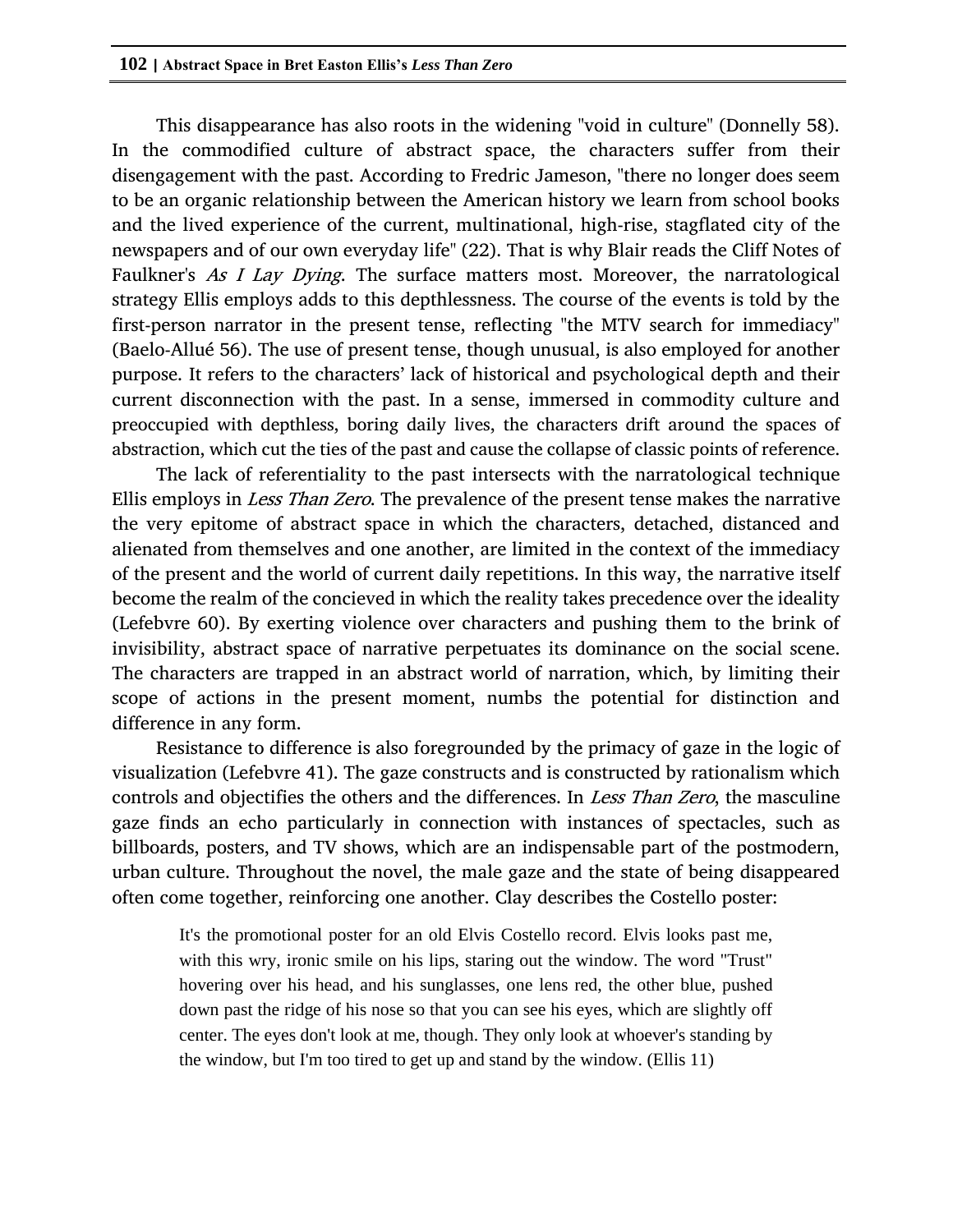The pop singer's poster is more than a means of decoration as the music icon has such authority on Clay as if he demanded him to go the window to become the center of his gaze, the object of his desire. By moving to the window, Clay has been divested of any sort of agency, and, in a sense, becomes deprived of any right to resist. He is forced to be recognized and coordinated within the four walls of his own bedroom. To be homogenized by and oriented with the gaze as a mechanism of control, Clay needs to move to be the object of the poster's authority. The poster, therefore, challenges the position of Clay within his own room, his personal space. In another scene the poster becomes the center of Clay's attention as he listens to Alana talking about her abortion:

I look over at the Elvis Costello poster, at his eyes, watching her, watching us, and I try to get away from it so I tell her to come over here, sit down, and she thinks I want to hug her or something and she comes over to me and puts her arms around my back and says something like 'I think we've all lost some kind of feeling'. (Ellis 157-58) (emphasis added)

The male gaze watches both of them when the sensitive word "abortion" is discussed. Abortion, a subject of heated debates of the 80s, makes him feel like they are under the authoritative eyes of power. Up to the end of the novel when Clay prepares to leave the West, this gaze is still present and felt. In addition, in Julian's hotel scene, Clay becomes the person who gazes, the voyeur, as he does not close his eyes to see the worst he could possibly see. He says, "you can disappear here without knowing it" (Ellis 176). It appears that Clay has no choice but to watch the sex scene in silence to the end. By doing this, he metaphorically disappears once more as his presence is not felt since the homogenizing power of abstract space shatters his individuality and pushes him to invisibility.

With the masculine gaze are associations of voyeurism and objectification. Notably, on three important occasions Clay himself becomes a watcher of painful death and violent sex scenes. Clay's movement from the subjective viewer to the objective recorder of the scenes furthers emphasizes the homogenizing impulse of abstraction. On one occasion the excruciating death of a coyote becomes the object of Clay's voyeuristic desire. The animal is hit by Blair's car and Clay carefully observes the dying animal:

It's lying on its side, trying to wag its tail. Its eyes are wide and frightened looking and I watch it start to die beneath the sun, blood running out of its mouth. All of its legs are smashed and its body keeps convulsing and I begin to notice the pool of blood that's forming at the head. Blair calls out to me, and I ignore her and watch the coyote. I stand there for ten minutes. No cars pass. The coyote shudders and arches its body up three, four times and then its eyes go white. Flies start to converge, skimming over the blood and the drying film of the eyes. (Ellis 142-43)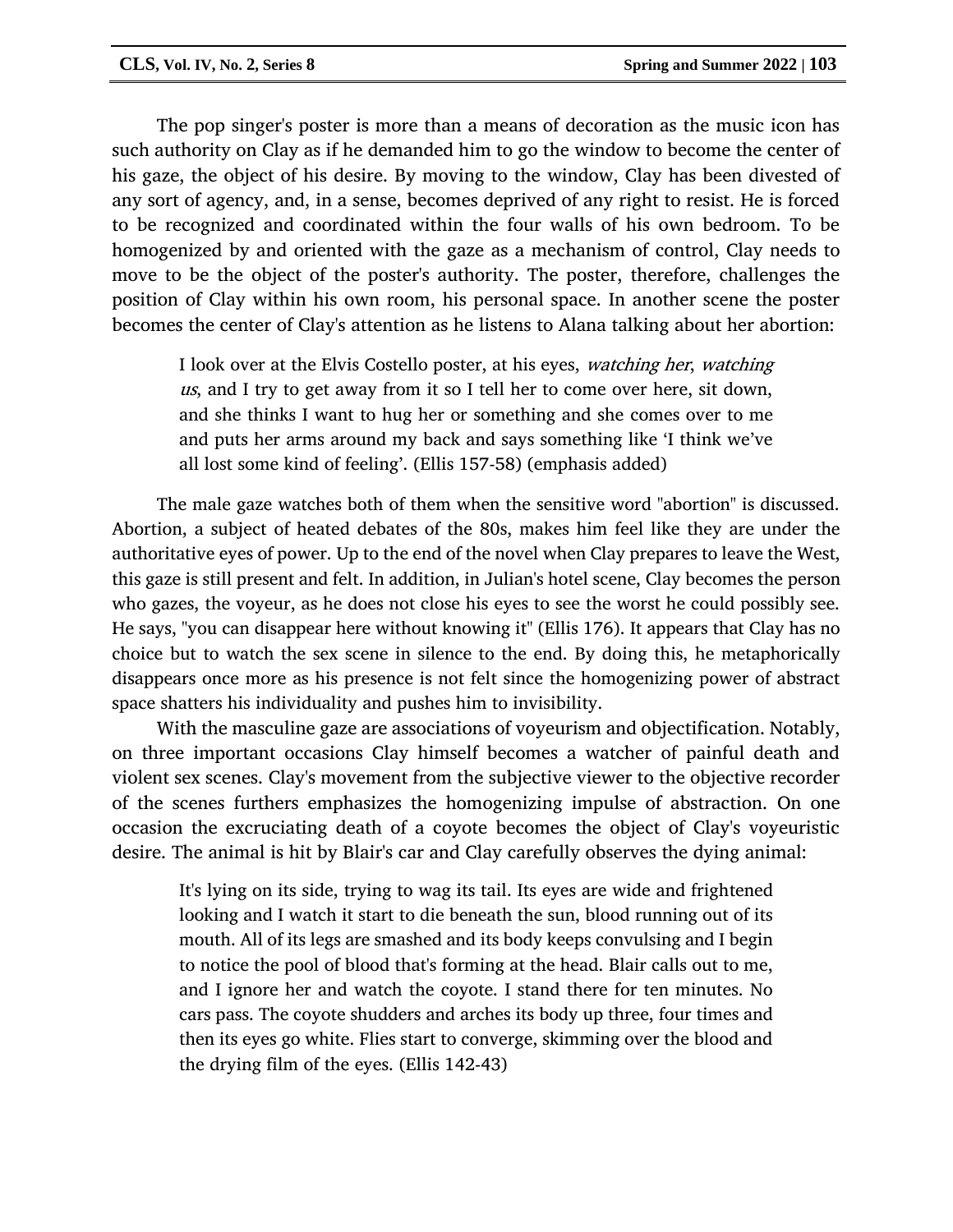Blair's hysterical, panic-stricken reaction comes in contrast to Clay's undisturbed, detached and detailed observation of the animal. He first becomes obsessed, but then subjectively gets fascinated with death. This voyeuristic impulse continues as Clay watches a violent, snuff video of the torture of unknown young boy and girl. Although without hesitation he goes inside to watch the video, he then leaves the room as soon as the degree of the cruelty gets unbelievably intensified. Outside the room, sitting on the deck, he hears "waves and the seagulls crying out" and "feel[s] the sun shining down" on him and "listen[s] to the sound of the trees shuffling in the warm wind," watching Blair walking alone on the shore (Ellis 154). The video's sound is still disturbing, but he finds peace and harmony in nature. For a moment, he feels a sense of detached liberty from the voyeuristic impulse and violence and is open to see to distance himself from the totalizing influence of the visual. However, this sense of freedom is momentary and fleeting, followed up with Julian's hotel scene in which he is incapable of resisting: "I tell myself I could leave. I could simply say to the man from Muncie and Julian that I want to leave. But, again, the words don't, can't, come out and I sit there and the need to see the worst washes over me, quickly, eagerly" (Ellis 175). The voyeur himself gradually disappears in the hotel room, a space of disappearance, and becomes the objective recorder of Julian's degradation and disappearance. The tendency toward spatial homogeneousness is accelerated by the overweening presence of the phallic

The phallic, one of the main features of abstract space, is frequently present in spaces of Less Than Zero. To reach Finn's apartment in Wilshire Boulevard, Julian and Clay have to pass through the darkness of a hall to get Finn's door. His mental and physical uneasiness exacerbates as he walks into Finn's office:

Julian comes to a white door and opens it and the two of us walk into a totally spare, white room, complete with floor-to-ceiling windows and mirrors on the ceiling and this feeling of vertigo washes over me and I almost have to catch my balance. I notice that I can see my father's penthouse in Century City from this room and I get paranoid and start to wonder if my father can see me. (Ellis 168)

Clay's feeling of vertigo and paranoia is the dire consequence of being overwhelmed by the empty, mirror-decorated room with tall windows. Again Clay has been caught in a mirror-like situation, a hall of mirrors. Moreover, Finn's apartment becomes the semblance of what Lefebvre names "the visual space of transparency" in which "the phallic realm of (supposed) virility" is concealed (Lefebvre 147). From the moment that Clay realizes his father's penthouse (another abstract space) overlooks Finn's apartment, his paranoia intensifies. The phallic, the law of the father, dominates and keeps everything under surveillance. In abstract space, as Lefebvre suggests,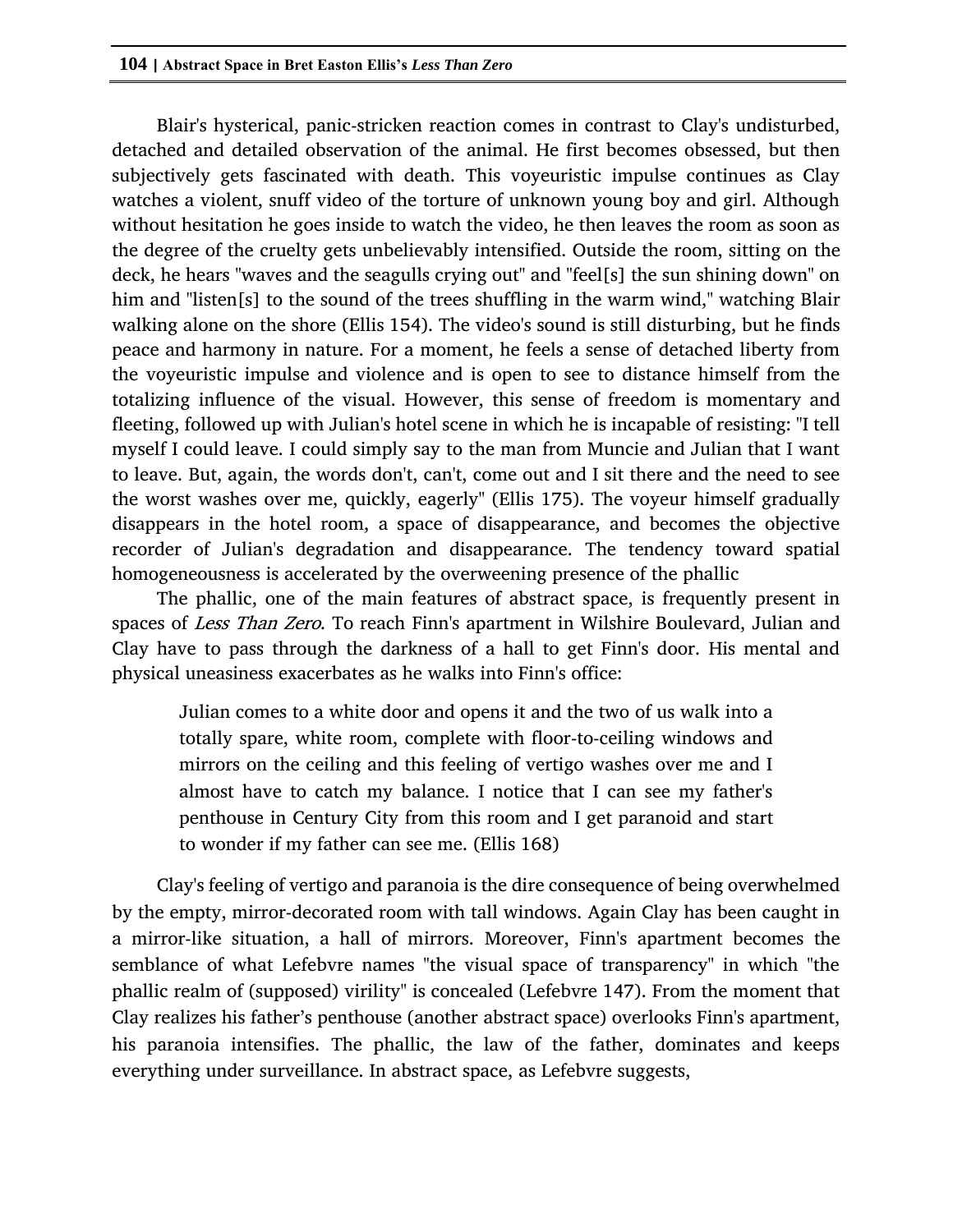The prestigious Phallus . . . forces its way into view by becoming erect. In the space to come, where the eye would usurp so many privileges, it would fall to the Phallus to receive or produce them. The eye in question would be that of God, that of the Father or that of the Leader. A space in which this eye laid hold of whatever served its purposes would also be a space of force, of violence, of power restrained by nothing but the limitations of its means. This was to be the space of the triune God, the space of kings, no longer the space of cryptic signs but rather the space of the written word and the rule of history. The space, too, of military violence - and hence a masculine space. (262)

The association of the law of the father with violence is more emphasized in Julian's hotel scene. Clay initially feels uncomfortable as the hotel reminds him of his greatgrandfather who was found dead in a hotel room two days after his death. Such preliminary feeling of discomfort worsens as he anxiously becomes preoccupied with this idea that whether or not Mr. Erickson, the client, knows his father.

I look down and realize that I don't have anything to say, but I try to think of something; the need to hear my own voice begins to get more intense and I keep wondering if my father knows this guy. I try to shake the thought from my head, the idea of this guy maybe coming up to my father at Ma Maison or Trumps, but it stays there, stuck. (Ellis 174)

The client's probable familiarity with his father implies that there is no escape from the eye of the dominant power. Clay does not close his eyes to see the worst he could possibly see, bearing the brunt of it. The close intersection of the Phallic and the visual shatters the lived experience, fragments the body and, by doing so, renders a meaningless way of life. The dizziness, paranoia and nausea are all indications of being stuck in a space in which Clay, encountering a void, feels disoriented, dislocated and alienated. From this space he has no chance to escape because he has lost "the cognitive mapping," a map to be oriented with (Murphet 93).

This sense of disorientation is given further emphasis in a series of flashbacks or memory chapters marked in italics. As the "psychogeographical flashbacks" (Lutton 4), these excerpts, reminiscent of a nostalgic time of innocence, refer to the past, mostly in Palm Springs, when the whole family came together on different occasions. The family was intact as Clay's grandparents were still alive, his parents not divorced, and his love for Blair prosperous. Although the remembrance of the past is not devoid of "ominous signs and intimations of bad things to come," these scenes depict a contrast between Clay's happy days and his present malaise characterized by "disorientation, anxiety and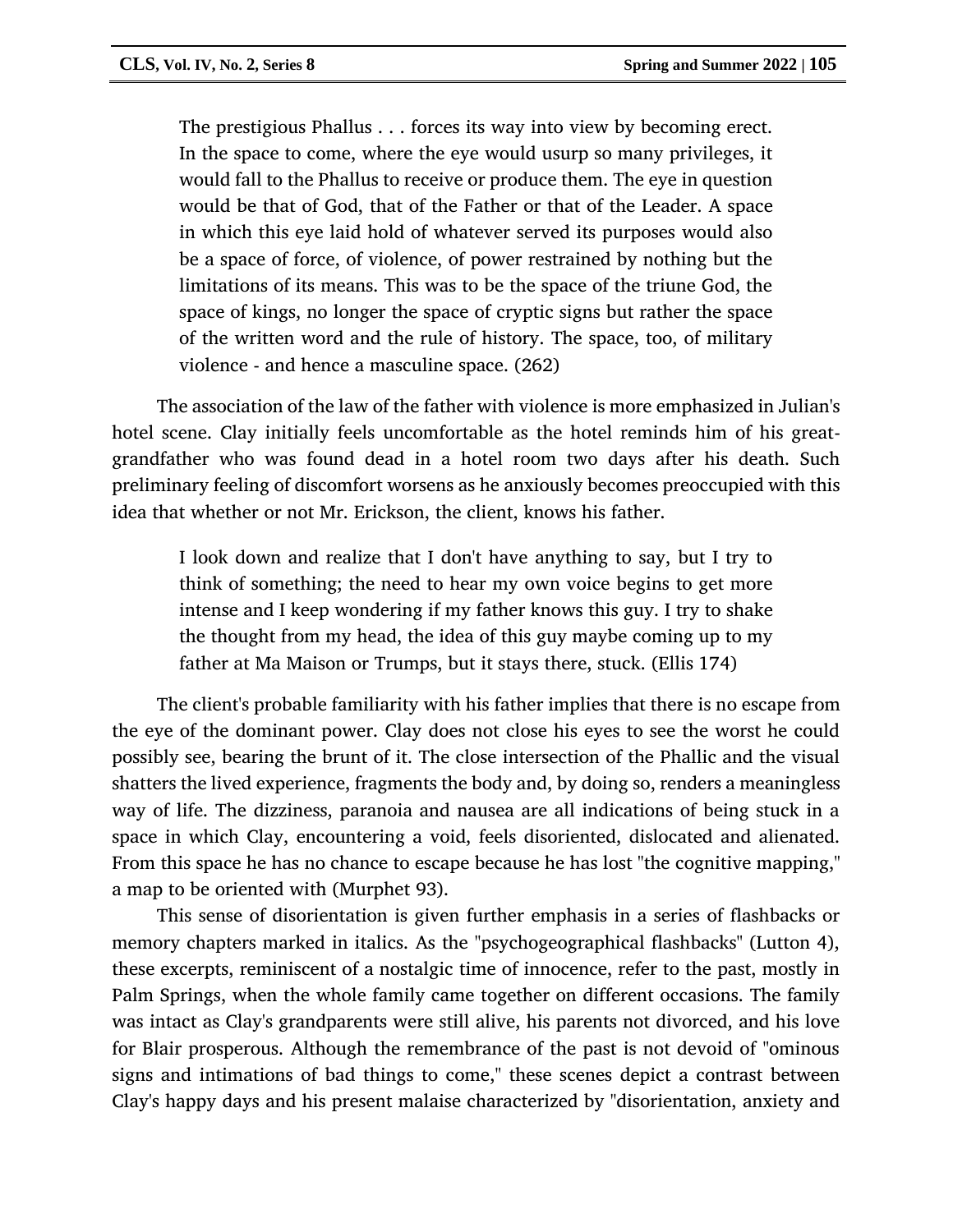despair" (Freese 249). The past gives Clay a stronger sense of orientation with home and its associated meanings. One day, during the end of his senior year, Clay decides to drive out to the old house located at the Palm Springs which used to be the place of family gatherings. The empty old house looks "really scummy and unkempt and there were weeds and a television aerial that had fallen off the roof and empty trash cans were lying on what used to be the front lawn. The pool was drained" (Ellis 44) (emphasis in original). Upon seeing the miserable condition of the house, his first reaction is crying. He remembers the weekend nights' gatherings and especially his playing card with his grandmother. Though seeing the forlorn, forgotten house is painful, he says "*I went out* there because I wanted to remember the way things were." (ibid.) (emphasis in original). Comparing "the way things are" with the present condition implies that how much things have undergone the inevitable changes. The old house is associated with images of love, joy, and intimacy. It becomes the very embodiment of representational spaces, "redolent with imaginary and symbolic elements, ... have their source in history - in the history of a people as well as in the history of each individual belonging to that people" (Lefebvre 41). He, remembering those past days of the old house, is in search of a deeper connection with his identity as well as the surrounding community. Palm Springs brings him a rather strong sense of belonging. For him, the memory of his grandmother to whom he has the emotional ties, above all, becomes of particular attention. She is the only one who cares about family members, especially Clay and even strangers. On his grandfather's birthday, she bought him a bag of rock candy, frequently played cards with him, and he as a kid used to sit on her lap on their flights together. She is the only person who cared about the death of the stranger stuntman by asking about his name. This sense of love and compassion is what Clay has lost in the present condition, especially in his relationship with Blair.

In memory chapters, Clay's love for Blair is deemed to be prosperous and romantic, flourishing and promising. In a house on the beach, illuminated by the candles, where the weather was cool and the sea shimmering and green, listening to the old favorite records, they spent some time together, making love. Their love seems promising as they enjoy hanging out with each other. The recollections of this love stand in contrast to what he currently feels about her as he wonders why he meets Blair in the first place. After his return to Los Angeles, he confesses to her that he does not remember what their relationship was like. In the end, their love does not stand a chance to survive and his decision to resume his study at the college in the East defines the end of their relationship. Compared with the past, the present shows that Clay is a complete stranger, physically and emotionally detached from the cohort and disoriented within the limit of the community. In a broader sense, he needs to be homogenized in the West since the difference is not accepted.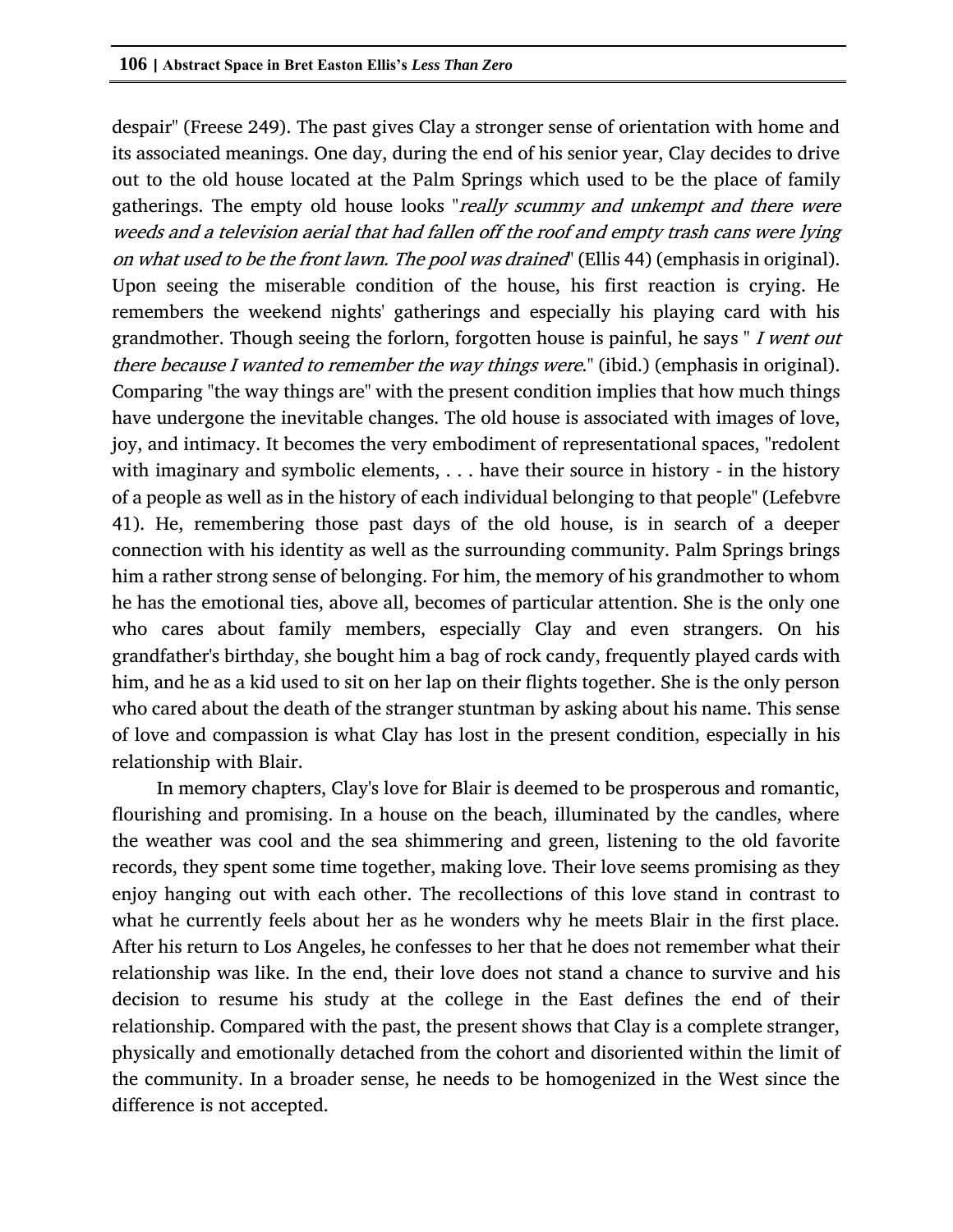Abstract space tends to terminate differences, conflicts and contradictions by flattening them out. There are moments in which Clay acts differently from his associated cohort and partially comes on the verge of realizing the inherent "unresolved conflicts and contradictions" in abstract space (Soja 5). These moments add flashes of disorder within the homogenized abstract space. As mentioned earlier, Clay is reluctant to watch the entire obscene snuff video to the end and prefers leaving the room in silence, without making an outright objection. Then, when he hears about a dead body found in the alley behind an empty store, despite the others' excitement, first he has the same spirit of nonchalance and, then, upon seeing the dead body, out of habit he observes the dead body in detail: "He's lying against the back wall, propped up. The face is bloated and pale and the eyes are shut, mouth open and the face belongs to some young, eighteen-, nineteen-year-old boy, dried blood, crusted, above the upper lip" (Ellis 186). Unlike others who are amusingly fascinated with the body, he cannot take his eyes off the dead body, drifting into ceaseless thought and wondering about "what would happen if the boy's eyes were open" (Ellis 187). These scenes pave the way for a rather more intense reaction in the scene of a twelve-year-old girl in Rip's apartment. Upon noticing the vicious intention of his friends, he immediately leaves the room, angry and upset. He complains to Rip that it is by no means right. Rip responds "What's right? If you want something, you have the right to take it. If you want to do something, you have the right to do it" (Ellis 189). In other words, the *need* to do something justifies the *right* to obtain it. Clay insists that he believes Rip has everything he needs but Rip says "I don't have anything to lose" (ibid., 190). This is a principle according to which Clay's friends live. For Clay, the word "right" has moral implications, while for Rip it "connotes only privilege or demand" and "while Clay is at least tentatively searching for values, most of his friends are openly nihilistic" (Sahlin 36). The novel depicts a world in which "the 'abnormal' becomes normal(ized),' the 'immoral' becomes if not 'moral' then banal" (Diehl 103). Rip lives a life of banality, alienation and insubstantiality, preoccupied with "orgy of indifference, disconnection, exhibition and circulation" (Baudrillard 96). Because of the alienation and immorality imposed by abstract space of late capitalism, the characters treat the others as mere objects or demands.

The scenes described above underscore the deep rifts within the youth culture that deepen and seep into different layers of society. Clay is on the verge of discovering such ruptures and contradictions of which Rip and others are not conscious. He comes close to understand a seed of new alternative space, the differential space. Out of contradictions in his friends' behavior, their unnecessary violence and the homogenizing power of capitalist culture, he encounters the totalizing tendency of abstraction. However, the development of differential space is impossible because abstract space of the novel still homogenizes the differences, no real interaction is possible between the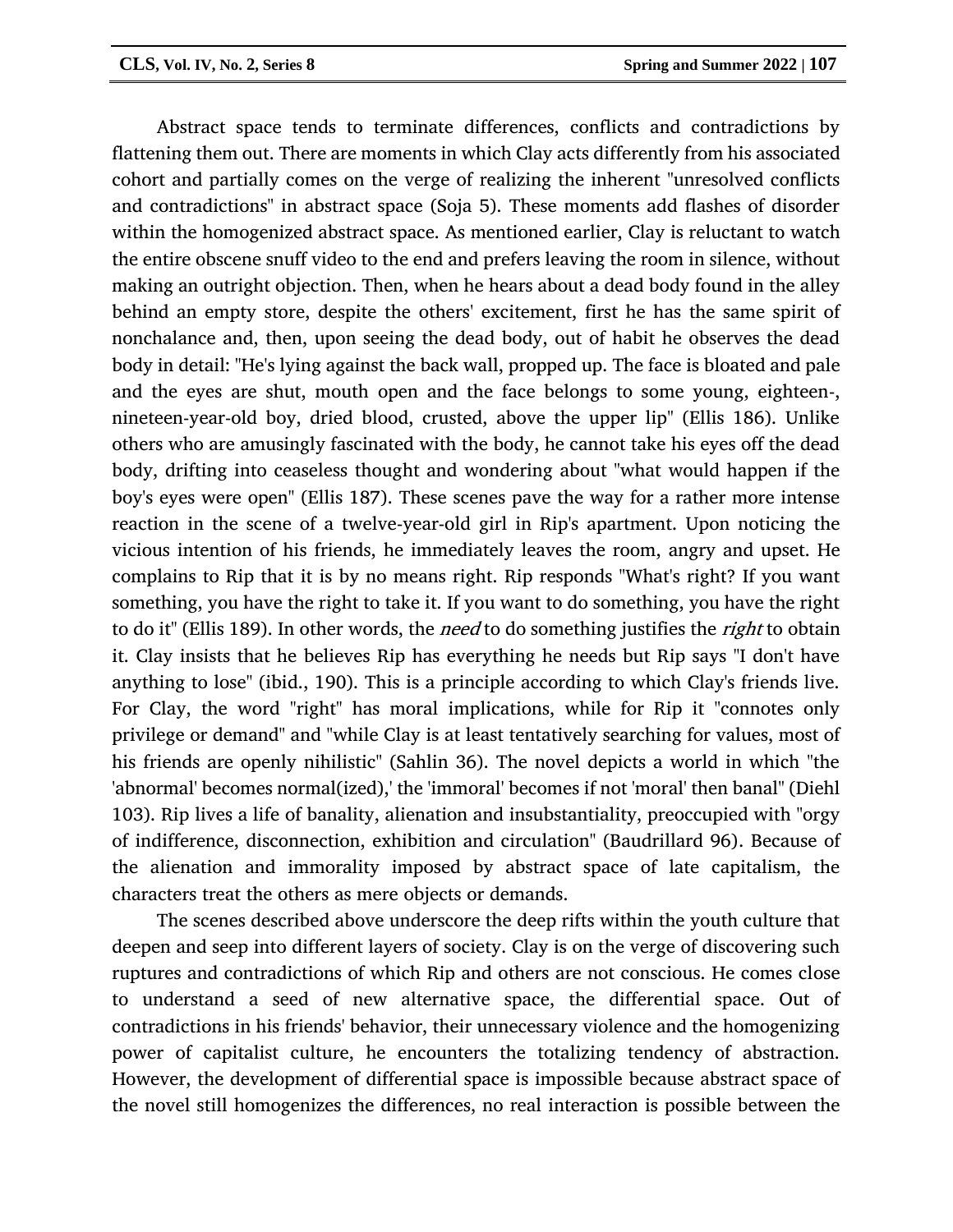friends in terms of the personal and the collective uses of social space, and the capitalist culture still works. As a result, abstract space finds a way to reach a final equilibrium or the social entropy (Lefebvre 52). Disoriented with this culture of abstraction, Clay has no other option but returning to the East.

#### **4. Conclusion**

The hope of liberation from abstraction is less than zero in Ellis's novel. In the nightmare world of *Less Than Zero*, Ellis draws a picture of the West in which the characters are almost non-existence, lost their personality and freedom in the restrictive abstract space of consumer culture. Trapped in the labyrinth of abstraction, they reach such a numbness that parties, sex, and drugs can no longer satisfy them. They are incapable of detecting, recognizing and fulfilling their deep-seated desires since they themselves are the product of such abstraction. The West, providing no freedom or no freeways for people to merge, only offers abstraction and absence. The image and the spectacles have invaded human relationships, leading to the disappearance, dissolution, and destruction of social space. Abstract space has overrun the private and social spaces, leaving no room for alternative differential space. The novel's abstract space exerts its influence by means of the visual and the phallic features, leaving no room for the emergence of any new space. Emotionally disengaged and extremely detached from his family and friends, Clay, feeling like a stranger, is not in the world and teeters on the edge of disappearance. In the most of novel's scenes, his presence is not felt by others. Trapped in the hall of mirrors, he is transformed into a sign, a thing in space, and his body is fragmented in the form of abstract mirror-images. Invisibility and fear overshadow his works and days. Though realizing the contradictions embedded in abstract space in some moments, he cannot make changes to the way things are. He, therefore, has to make a decision between disappearance and homogenization in the West and departure for the East. He decides to go to the eastern college and resume his study as the homogenizing power of abstract space continue to dominate in his hometown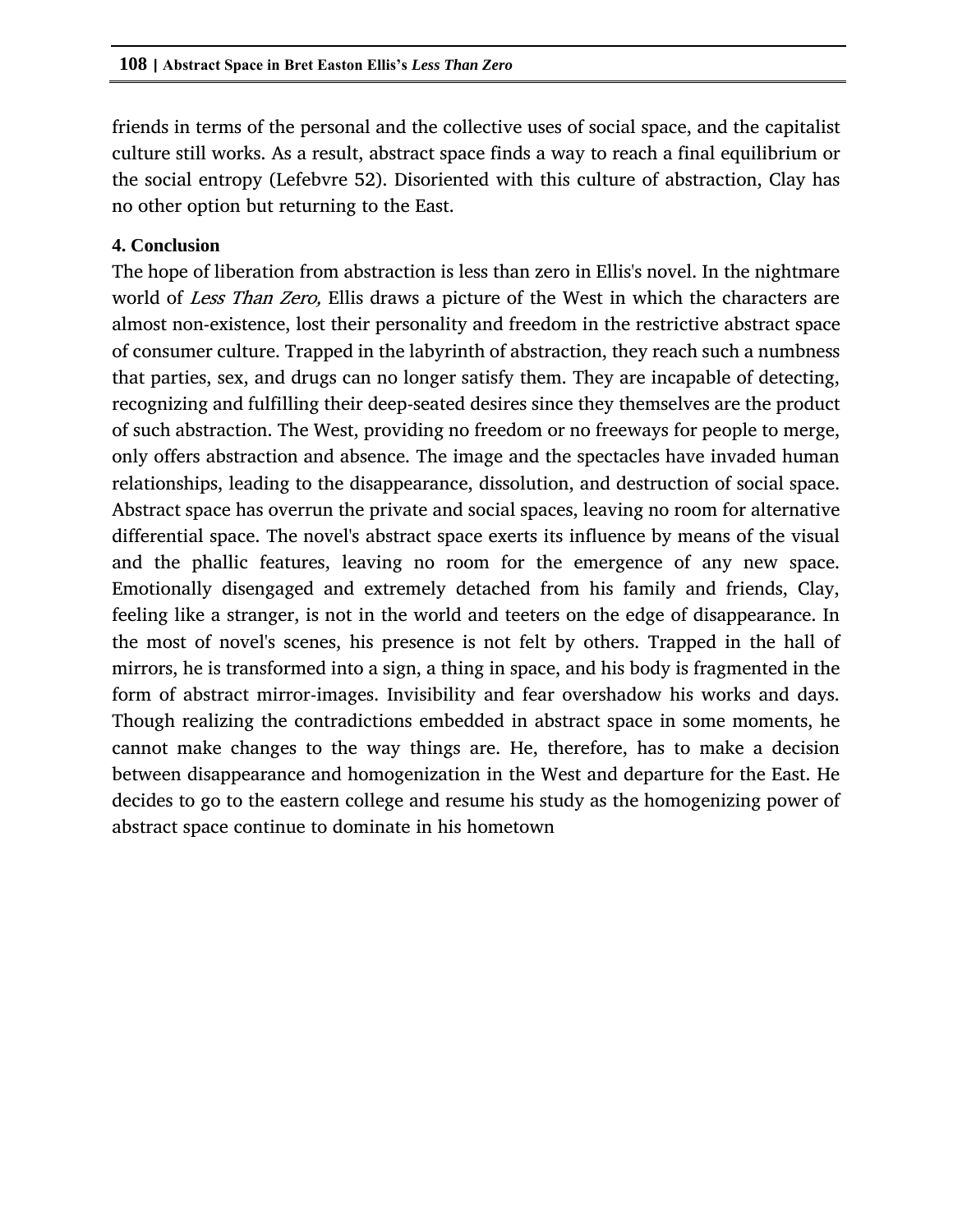#### **References**

Baelo-Allué, Sonia. *Bret Easton Ellis's Controversial Fictions*. London, Bloomsbury, 2011.

- Barnes, Hugh. "Young Ones." Review of Less Than Zero, by Bret Easton Ellis. London Review of Books, [5 June 1986,](https://www.lrb.co.uk/the-paper/v08/n10) p. 22.
- Baudrillard, Jean. America. Translated by Chris Turner. New York, Verso, 1988.
- Colby, Georgina. Bret Easton Ellis: Underwriting the Contemporary. New York, Palgrave Macmillan, 2011.
- Dehghan, Mohsen Khaleseh, and Bakhtiar Sadjadi. "Symbolic Consumption and Media in Bret Easton Ellis's Less than Zero." Critical Literary Studies, Vol. 3, No. 2, 2021, 93-108.
- Diehl, Heath A. Addiction, Representation and the Experimental Novel, 1985-2015. New York, Anthem Press, 2021.
- Donnelly, Ashley. Subverting Mainstream Narratives in the Reagan Era: Giving Power the People. Gewerbestrasse, Palgrave Macmillan, 2018.
- Ellis, Bret Easton. Less Than Zero. Pennsylvania, Penguin, 1985.
- Featherstone, Mike. Consumer Culture and Postmodernism. London, Sage, 2007.
- Felluga, Dino. "Modules on Baudrillard: On Simulation." Guide to Literary and Critical Theory. [http://www.purdue.edu/guidetotheory/postmodernism/modules/baudrillardsimulation.ht](http://www.purdue.edu/guidetotheory/postmodernism/modules/baudrillardsimulation.html) [ml.](http://www.purdue.edu/guidetotheory/postmodernism/modules/baudrillardsimulation.html) Accessed 5 April 2021.
- Fine, David. *Imagining Los Angeles: A City in Fiction*. Albuquerque, University of New Mexico Press, 2000.
- Freese, Peter. "Bret Easton Ellis, *Less Than Zero*: Entropy in the MTV Novel." *Novels for Students*, edited by Elizabeth Thomason, Vol. 11, Gale Group, 2001, 247-57.
- Jameson, Fredric. Postmodernism, or, The Cultural Logic of Late Capitalism. New York, Verso, 1991.
- Lane, Jeremy. "Towards a Poetics of Consumerism: Gaston Bachelard's 'Material Imagination' and Narratives of Post-war Modernisation." French Cultural Studies, Vol. 17, No. 1, 2006, 19–34.
- Lefebvre, Henri. The Production of Space. Translated by Donald Nicholson-Smith. Oxford, Blackwell, 1991.
- Lutton, Alison. "East Is (Not) East: The Strange Authorial Psychogeography of Bret Easton Ellis." 49th Parallel, Vol. 28, No. 1, 2012, 1-30.
- Merrifield, Andy. Henri Lefebvre: A Critical Introduction. London, Routledge, 2006.